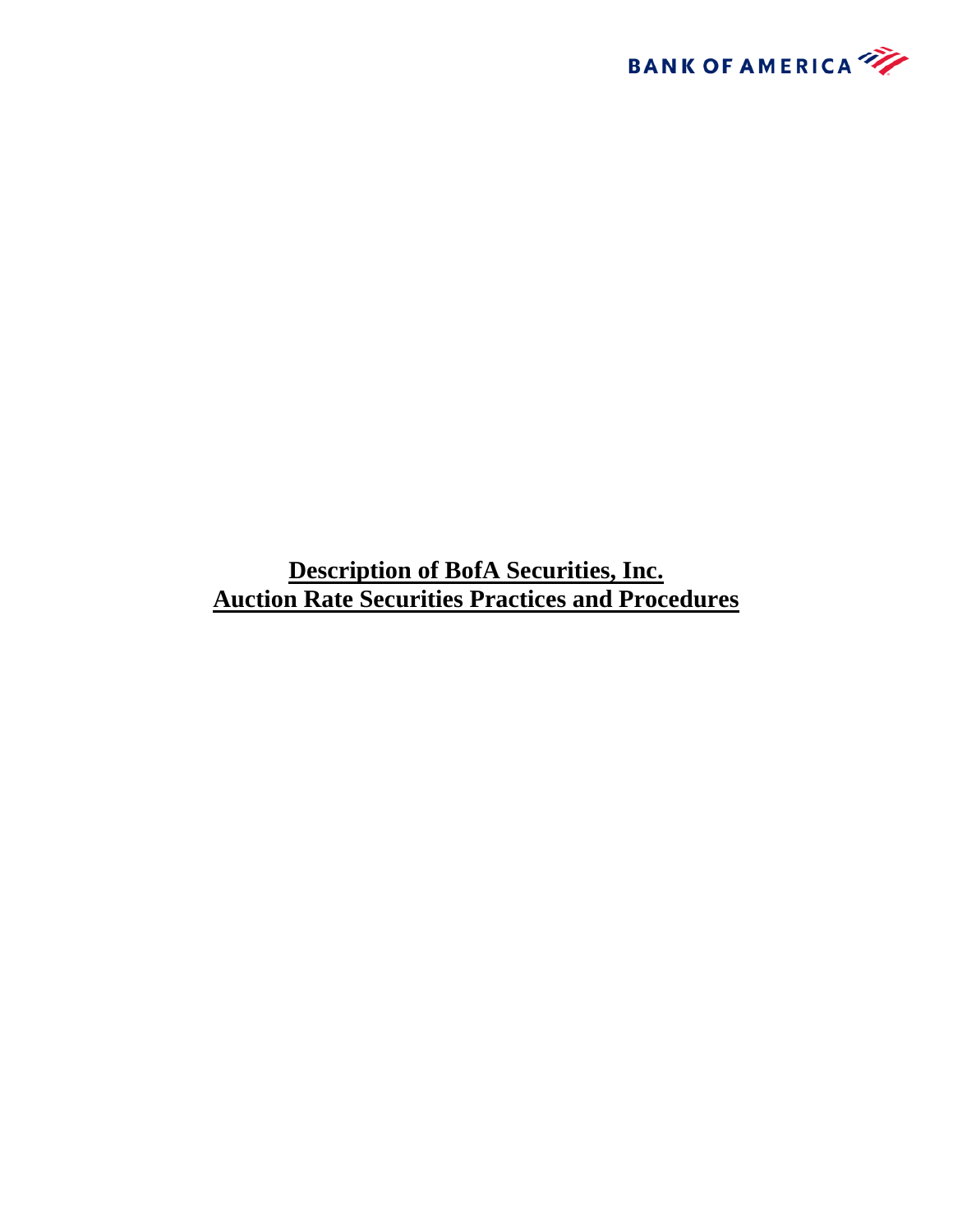#### **Introduction**

The purpose of this Description of BofA Securities' ("BofAS") Auction Rate Securities Practices and Procedures (the "Description") is to provide BofAS customers and potential customers ("you") with a general description of BofAS' practices and procedures with respect to auction rate securities and to help you understand those practices and procedures, as well as various risk factors and special considerations of which you should be aware, if you are currently participating, or decide in the future to participate, in the auction rate securities market as a BofAS customer.<sup>1</sup>

This Description is intended for purposes of general description only and is not intended to describe any particular auction rate security, or the risk factors and special considerations that may pertain to any particular auction rate security. This Description is neither a substitute for, nor a supplement to, the specific prospectus or offering memorandum (collectively, the "offering documents") for any particular auction rate security.

Before you invest in any auction rate security, you should read and understand the relevant offering documents, including the information that they provide regarding practices and procedures with respect to auctions of the security, and all the risk factors and other special considerations that may apply. This Description does not change, alter or amend, in any way, any provision in any offering document.

You should read this Description in its entirety. If you have questions about anything you read in this Description, you should consult your BofAS representative or local BofAS office for more information. If you have invested in auction rate securities through BofAS, you may request a copy of this Description by contacting your BofAS representative.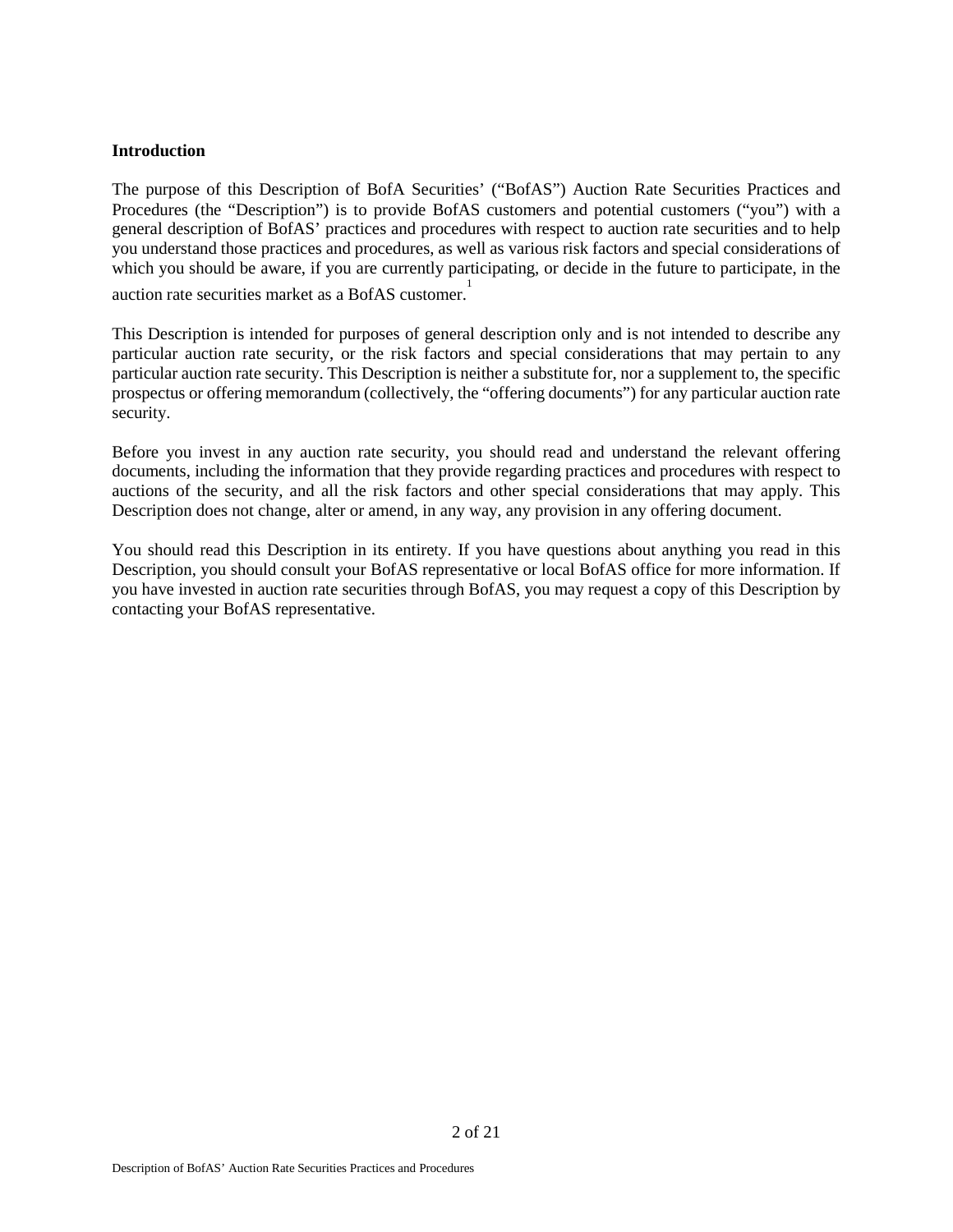#### **General Description of Auction Rate Securities**

Auction rate securities were first offered for sale in U.S. financial markets in the early 1980s. As of the end of 2005, there were approximately \$263 billion of auction rate securities outstanding. Many different types of issuers have issued auction rate securities – for example, closed-end funds, corporations, municipal authorities and student loan organizations.

Auction rate securities have generally been issued as either bonds or preferred stock and are designed to serve as money market-type instruments. They are purchased and sold, at established intervals, through an auction-type mechanism, but have long-term maturities, or no maturity at all. In the auctions, auction rate securities are purchased and sold at par. Auction rate securities have also been called "Auction Market Preferred Stock," "Variable Rate Preferred Securities," "Money Market Preferred Securities" and "Periodic Auction Rate Securities." The interest or dividend rate of an auction rate security is reset at these established intervals based on an auction in which investors who already hold the security (called "holders") and investors who seek to acquire the security (called "prospective holders")<sup>1</sup> indicate their interest in continuing to hold, or in purchasing or selling, the security at rates that they specify to broker-dealers, such as BofAS, who have been appointed to participate in the auction. The dates on which the auctions take place (the "auction dates"), and the interval between the auction dates (the "auction period"), vary depending on the security. The auctions commonly are every seven days, twenty-eight days, thirty-five days or forty-nine days, but there are also some securities for which the auctions occur daily and others for which the auctions occur at longer intervals – for example, every six months or once over a multi-year period.

The offering documents may also provide that the auction period is subject to change. See *Auction Periods May Change* below.

You should refer to the offering documents that apply to a particular auction rate security to find specific information regarding the auction dates and the auction period for that security, as well as information regarding the payment of interest or dividends on that security.

A holder can also be a prospective holder to the extent that he or she already holds a security and wishes to acquire more of the security.

For your convenience, this Description includes a glossary of terms. See *Glossary* below. You should note that a number of terms used in this Description, such as "holder" and "prospective holder," are used in many offering documents. You should be aware that all terms used in this Description are solely for purposes of this Description, and do not change, alter or amend, in any way, any term or definition in any offering document.

 $\overline{a}$ 

 $<sup>1</sup>$  A holder can also be a prospective holder to the extent that he or she already holds a security and wishes to acquire more of the</sup> security.

For your convenience, this Description includes a glossary of terms. See *Glossary* below. You should note that a number of terms used in this Description, such as "holder" and "prospective holder," are used in many offering documents. You should be aware that all terms used in this Description are solely for purposes of this Description, and do not change, alter or amend, in any way, any term or definition in any offering document.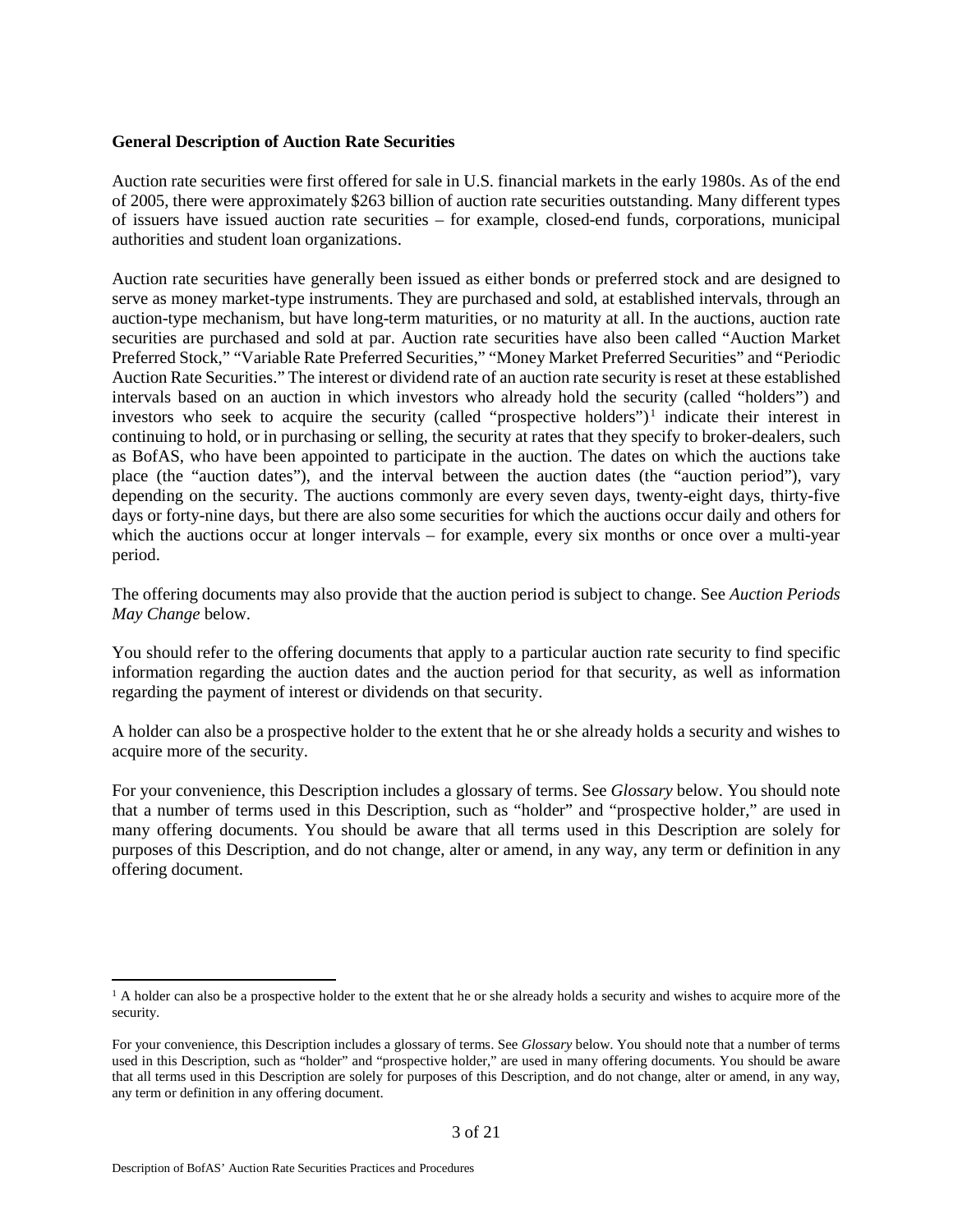## **BofAS' Role in the Auction Rate Securities Market**

*Because BofAS Plays Multiple Roles in the Auction Rate Securities Market, Its Interests May Differ From Yours* 

BofAS plays multiple roles in the auction rate securities market, including providing services to issuers of auction rate securities, acting as an agent for investors (both BofAS private clients and institutional clients) and purchasing and selling as principal for BofAS' own account. These roles are discussed below.

You should be aware that, because of the multiple roles that BofAS plays in the auction rate securities market, BofAS' interests in participating in that market may differ from yours. See *Risk Factors and Special Considerations* below.

## **BofAS Provides Services To Many Issuers of Auction Rate Securities**

BofAS receives underwriting fees for underwriting issuances of auction rate securities. BofAS underwrites offerings of the following types of products which may be issued as auction rate securities: shares of closedend funds, including taxable and tax-exempt preferred securities; corporate securities eligible for the dividends-received deduction; municipal bonds; asset-backed securities, including taxable and tax-exempt bonds; and hybrid capital products, which may be structured as private placements for sale to institutional investors.

Issuers of auction rate securities pay firms that they select, like BofAS, to act as a dealer through which investors must submit orders into auctions for the issuers' securities. See *How BofAS Conducts Auctions of Auction Rate Securities* below. A firm so selected is called an "auction dealer" and is said to "participate" in auctions. Auction dealers receive fees for these services (called "auction dealer fees"). See *Broker-Dealer Agreements* and *Auction Dealer Fees* below.

In general, auction dealer fees are based on the amount of securities that BofAS places with investors. See *Auction Dealer Fees* below.

## **BofAS Acts As Agent For Investors**

BofAS acts as agent for investors – both BofAS private clients and institutional clients –when it places orders on investors' behalf in the auctions.

#### **BofAS Acts As Principal For Its Own Account**

BofAS acts as principal for its own account when it places orders for its own account in auctions and when it buys and sells for its own account between auctions in the secondary market. However, BofAS is not obligated to place orders for its own account in auctions, nor is it obligated to buy and sell securities for its own account between auctions in the secondary market. When it does so, it does so in its sole discretion. See *Important BofAS Policies* and *Risk Factors and Special Considerations* below.

*The Auction Desk*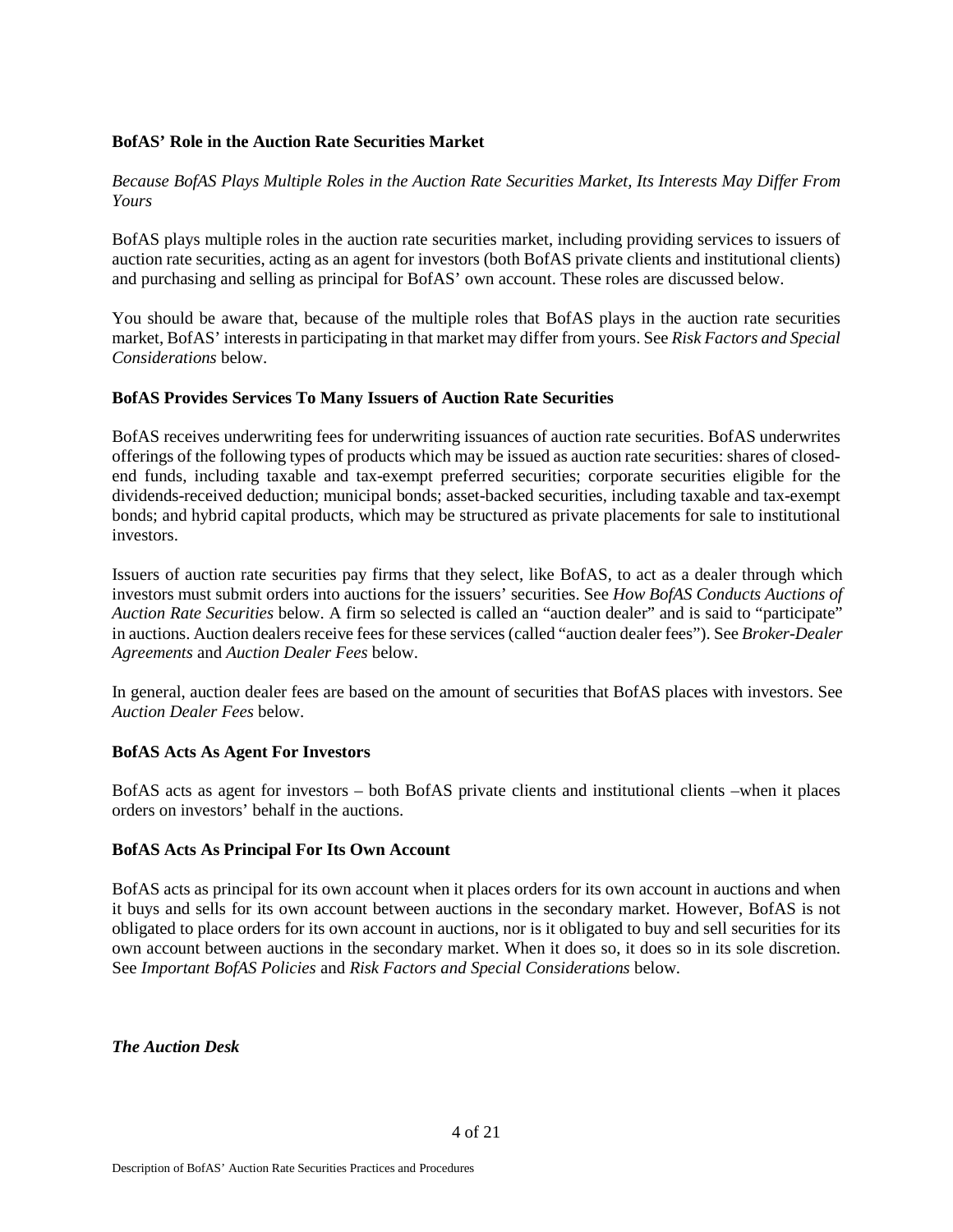The auction desk is the BofAS business unit that is responsible for acting on behalf of BofAS private clients, institutional clients, issuer clients and BofAS' proprietary accounts in connection with auctions of auction rate securities and the buying and selling of auction rate securities between auctions.

## **How BofAS Conducts Auctions of Auction Rate Securities**

# *BofAS Follows the Auction Procedures That Are Disclosed in the Offering Documents*

When managing auctions of an auction rate security, BofAS follows the auction procedures that are disclosed in the offering documents that apply to the security. In many offering documents –and for purposes of this Description as well –this information is called the "auction procedures." Generally, the auction procedures may be found in the offering documents.

The auction procedures that apply to many auctions conducted by BofAS may also include reference to agreements that are generally called "Broker-Dealer Agreements" and "Auction Agency Agreements." In general, even if the auction procedures do not reference a Broker-Dealer Agreement or an Auction Agency Agreement, you should assume that such agreements exist with respect to every auction rate security.

## **Broker-Dealer Agreements**

A Broker-Dealer Agreement is an agreement between the issuer of a specific auction rate security and a broker-dealer, such as BofAS, by which the broker-dealer agrees to serve, for auction dealer fees payable by the issuer, as an "auction dealer" for auctions of the security. See *BofAS Provides Services To Many Issuers of Auction Rate Securities* above, and *Auction Dealer Fees* below. The Broker-Dealer Agreement permits the broker-dealer to participate in auctions of the security by, among other things, submitting orders into the auctions on behalf of its customers and to place auction orders for its own account. See *How BofAS Determines the Rate To Bid When Bidding For Its Own Account* and *Bidding by BofAS* below. When a Broker-Dealer Agreement is in effect, the broker-dealer is said to be "signed up" to participate in auctions of the security.

Unless the offering documents state otherwise, issuers generally are free to sign up multiple brokerdealers to serve as auction dealers for a specific auction rate security. The issuer may sign up brokerdealers at the time of the initial offering of the security, or afterward. Generally, the issuer may terminate a broker-dealer's status as a signed-up auction dealer, and a broker-dealer may resign that status.

If there is only one auction dealer signed up to participate in auctions for an auction rate security, the auctions are called "sole-managed" auctions. If multiple auction dealers are signed up, the auctions are called "multi-dealer" auctions.

BofAS serves as auction dealer in both sole-managed and multi-dealer auctions.

## **Auction Agency Agreements**

An Auction Agency Agreement is an agreement between the issuer of a specific auction rate security and a firm (typically a bank) that agrees to serve, for fees payable by the issuer, as the "auction agent" for auctions of the security. BofAS does not serve as an auction agent.

Auction dealers, such as BofAS, submit to the auction agent the auction orders that they receive from their customers. Upon receiving the auction orders, the auction agent determines the winning interest or dividend rate that will apply to the entire outstanding amount of the securities until the next auction date (this is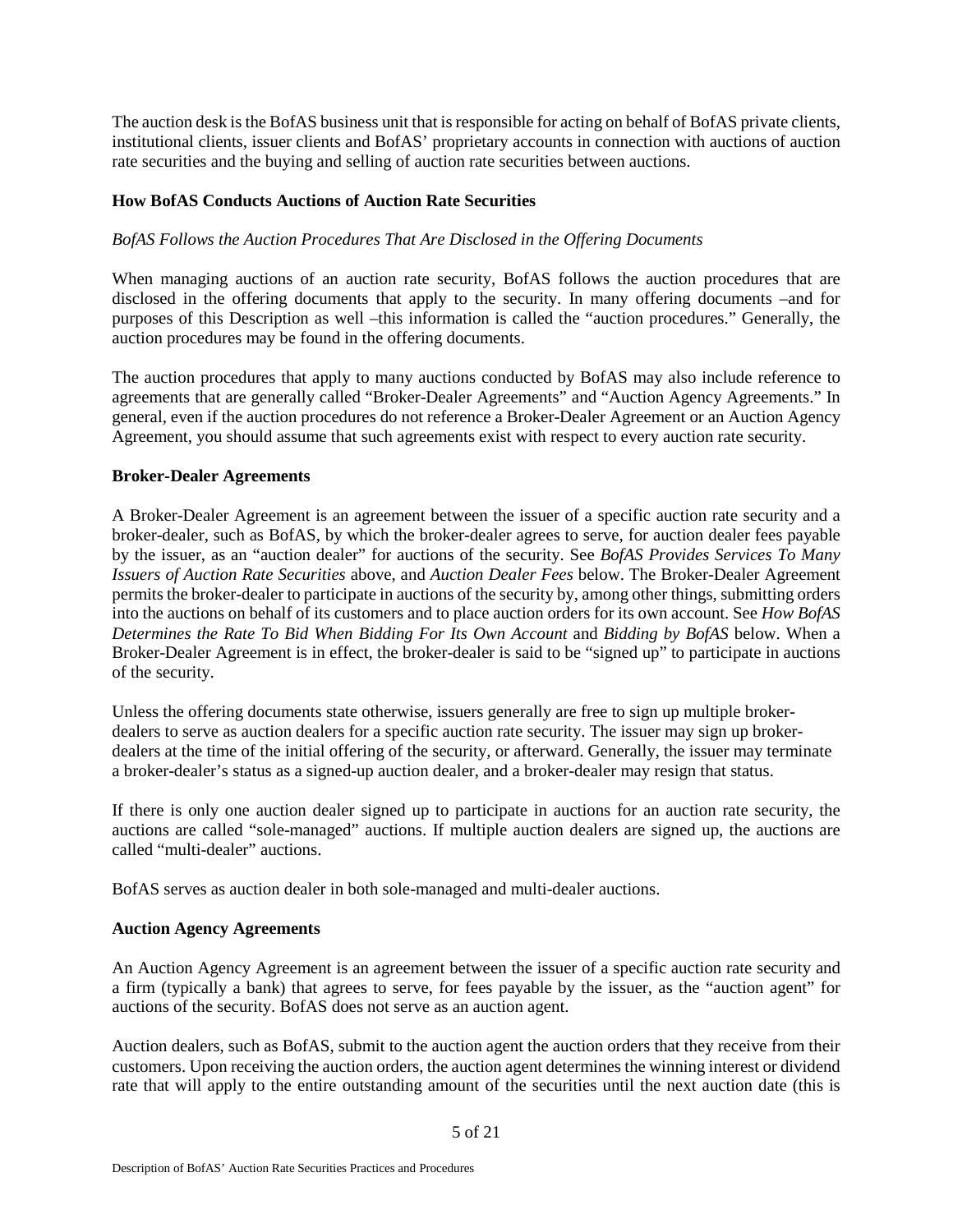called the "clearing rate" or "auction rate"). The auction agent then informs each auction dealer of the auction results.

Generally, the issuer may terminate a firm's services as auction agent, and the auction agent may resign from that role.

## *Types of Orders Permitted in the Auctions*

The auction procedures set forth in most offering documents permit three types of auction orders to be placed:

- **Hold order:** A holder may indicate to the auction dealer the amount of the security that he or she wishes to continue to hold without regard to the clearing rate that sets in the auction. Generally, auction procedures call this type of order a "hold" order. Auction dealers may also refer to it as a "roll" order.
- **Bid:** A holder may indicate to the auction dealer the amount of the security that he or she desires to continue to hold, or a prospective holder may indicate to the auction dealer that he or she wishes to acquire a specified amount of the security, at or above a desired interest or dividend rate that the holder or prospective holder specifies. Generally, the auction procedures call this type of order a "bid," and a person who places a bid a "bidder." If the clearing rate sets below the interest or dividend rate that the holder or prospective holder specifies in his or her bid:

(1) the holder will be required to sell the securities subject to his or her bid in the auction; and

2) the prospective holder will not acquire the securities subject to his or her bid in the auction.

Auction dealers refer to bids by prospective holders as "buy" orders, and bids by holders as "rollat-rate" orders.

• **Sell order:** If the holder desires to sell a specified amount of the security in the auction without regard to the clearing rate that sets in the auction, he or she will place a "sell" order with the auction dealer for that amount of the security.

The auction procedures set forth in most offering documents require that an order becomes irrevocable when BofAS submits it to the auction agent.

You should be aware that if, as a holder, you submit a bid (a "roll-at-rate" order), you will be required to sell the securities subject to your bid if the clearing rate sets below the rate that you specified in your bid, just as if you had placed a sell order. For this reason, auction dealers use the term "exposed for sale" to refer to securities that are the subject of roll-at-rate orders. The total amount of securities that are the subject of sell orders and roll-at-rate orders is the total amount of securities that are "exposed for sale" in the auction.

If a holder of securities does not place an order (hold, bid or sell) with respect to the securities he or she holds, the auction procedures generally provide that the holder will be deemed to have elected to continue to hold the securities regardless of the clearing rate. Such securities are called "deemed hold" securities. However, auction procedures may specify that, with respect to auctions in which the issuer is changing the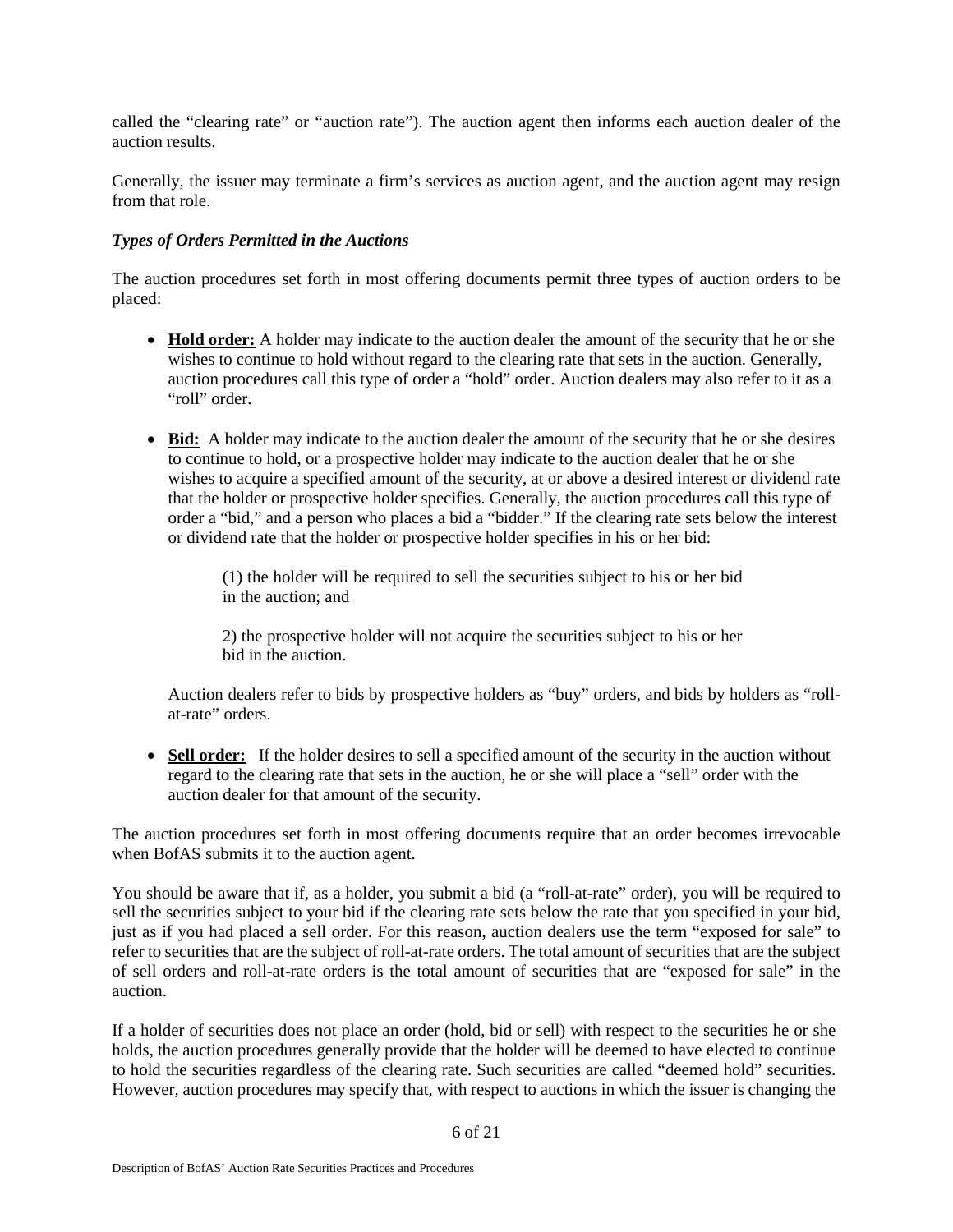auction period, the holders of "deemed hold" securities will be deemed to have elected to sell their securities in the auction. See *Auction Periods May Change* below.

In general, auction procedures permit BofAS to place orders in auctions for its own account. See *How BofAS Determines the Rate To Bid When Bidding For Its Own Account* and *Bidding by BofAS* below. Auction procedures and/or Broker-Dealer Agreements may specify that the issuer of the security has the right to prohibit BofAS and other appointed auction dealers from submitting bids for their own account. However, in such circumstances, auction procedures and/or Broker-Dealer Agreements also generally specify that BofAS and other auction dealers would be permitted to continue to place hold or sell orders with respect to securities that they already hold.

You should be aware that, if BofAS is not signed up as an auction dealer for an auction in which you place an order, BofAS may place the order on your behalf through another broker-dealer that is signed up for that auction. In such circumstances, your order will be subject to the auction practices and procedures of the broker-dealer through which BofAS places your order. You should feel free to contact your BofAS representative or local BofAS office to obtain further information.

# *Price Talk*

Before the start of an auction, BofAS may, in its discretion, make available to holders and prospective holders BofAS' good faith judgment of the range of likely clearing rates for the auction based on market and other information at a given time. This is known as "Price Talk." Price Talk is available to holders and prospective holders who are BofAS customers. Generally, the Price Talk will be made available either the night before or on the morning of the auction date.

You should be aware that Price Talk is not a guaranty that the clearing rate for an auction will be within the range of rates identified in Price Talk for that auction, and that BofAS may occasionally update and change Price Talk before the auction. See *Price Talk Is Not a Guaranty* below.

When bidding in the auction for its own account, BofAS may bid outside or inside the range of rates that it makes available in Price Talk. See *How BofAS Determines the Rate To Bid When Bidding For Its Own Account* and *Bidding by BofAS* below.

## *Deadlines*

Auction procedures generally require that auction dealers that are signed up for the auction submit all orders to the auction agent by a deadline called the "submission deadline." For many auction rate securities, the submission deadline will be 1:00 PM, New York City time, on the auction date. Different auction rate securities may have different submission deadlines, depending on the requirements set forth in the offering documents that apply to the securities.

In order to provide BofAS sufficient time to process and prepare auction orders for submission to the auction agent by the applicable submission deadline, BofAS requires that customers submit all auction orders to BofAS by an earlier deadline (that is, prior to the submission deadline). This earlier deadline is called the "internal deadline." The internal deadline is established by BofAS, in its sole discretion, and is available to holders and prospective holders who are BofAS customers. With respect to many auction rate securities, the internal deadline set by BofAS is 12:15 PM, New York City time, on the day of the auction. BofAS' internal deadline falls earlier than 12:15 PM, however, with respect to auction rate securities for which the offering documents require daily auctions, and for all auctions on days when there is an early trading close in the market.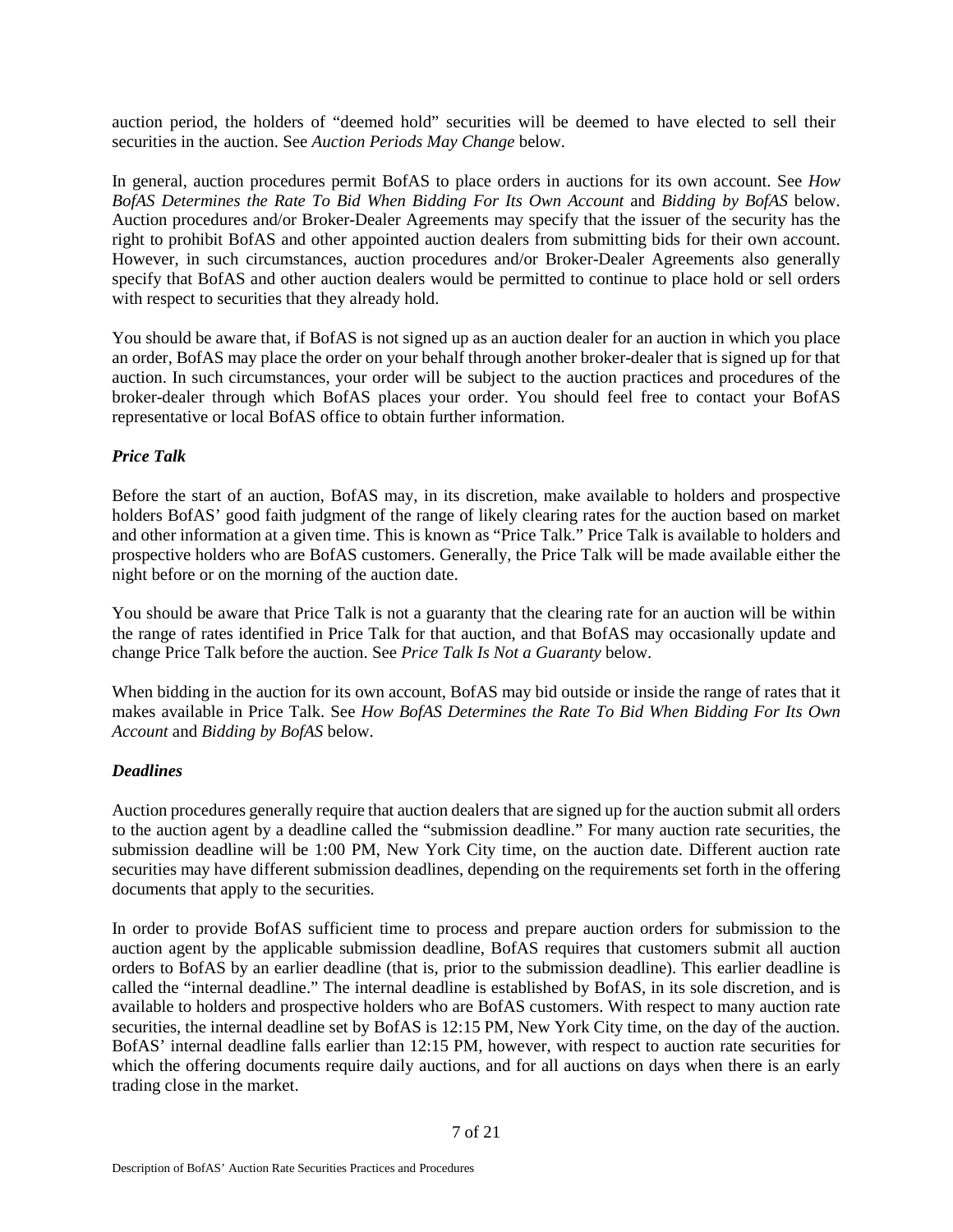BofAS may make exceptions to the internal deadline to resolve *bona fide* clerical errors. Similarly, some auction procedures permit a limited grace period within which to resolve *bona fide* clerical errors after the auction agent's submission deadline.

You should be aware that the internal deadline is subject to change in BofAS' sole discretion. For these reasons, you should consult your BofAS representative for specific information with respect to the internal deadline that applies to the particular securities that you have purchased or are considering purchasing.

You should also be aware that auction orders that BofAS places for its own account are not subject to the internal deadline that BofAS establishes, although they are subject to the auction agent's submission deadline. As a result, BofAS may place an order in the auction for its own account –and/or withdraw or revise that order if permitted by the auction procedures – after BofAS is aware of some or all of the orders that BofAS customers have placed with respect to the same auction. See *How BofAS Determines the Rate To Bid When Bidding For Its Own Account* and *Bidding by BofAS* below.

#### *How the Auction Agent Determines the Clearing Rate*

After the submission deadline for an auction has passed, the auction agent assembles all the orders submitted to it by BofAS and any other auction dealer that is signed up to participate in the auction. The auction agent then determines the clearing rate. The clearing rate is the lowest rate bid sufficient to cover all the securities that are exposed for sale in the auction.

## **Maximum Rate**

Generally, auction procedures specify that if a bid by a holder exceeds a certain rate called the "maximum rate," the bid will be treated as a sell order and that a bid by a prospective holder that exceeds the maximum rate will not be considered. Generally, the maximum rate is a rate determined by a formula set forth in the offering documents.

#### **Minimum Rate**

The auction procedures may require that if a bid by a holder or a prospective holder specifies a rate that is lower than a certain rate called the "minimum rate," then the bid will be treated as though it specified the minimum rate.

The minimum rate is generally a materially below-market rate determined by a formula set forth in the offering documents.

#### *How the Auction Agent Allocates Securities in the Auction*

After the auction agent determines the clearing rate, it allocates the securities among the auction dealers based on the orders that each submitted. If BofAS is the only auction dealer that is signed up for the auction, then the securities would be allocated only to BofAS. Generally, the auction procedures require the auction agent to allocate securities in the following order of priority:

- First: hold orders;
- Second: roll-at-rate and then buy orders that indicate a rate below the clearing rate;
- Third: roll-at-rate orders that indicate a rate at the clearing rate; and
- Fourth: buy orders that indicate a rate at the clearing rate.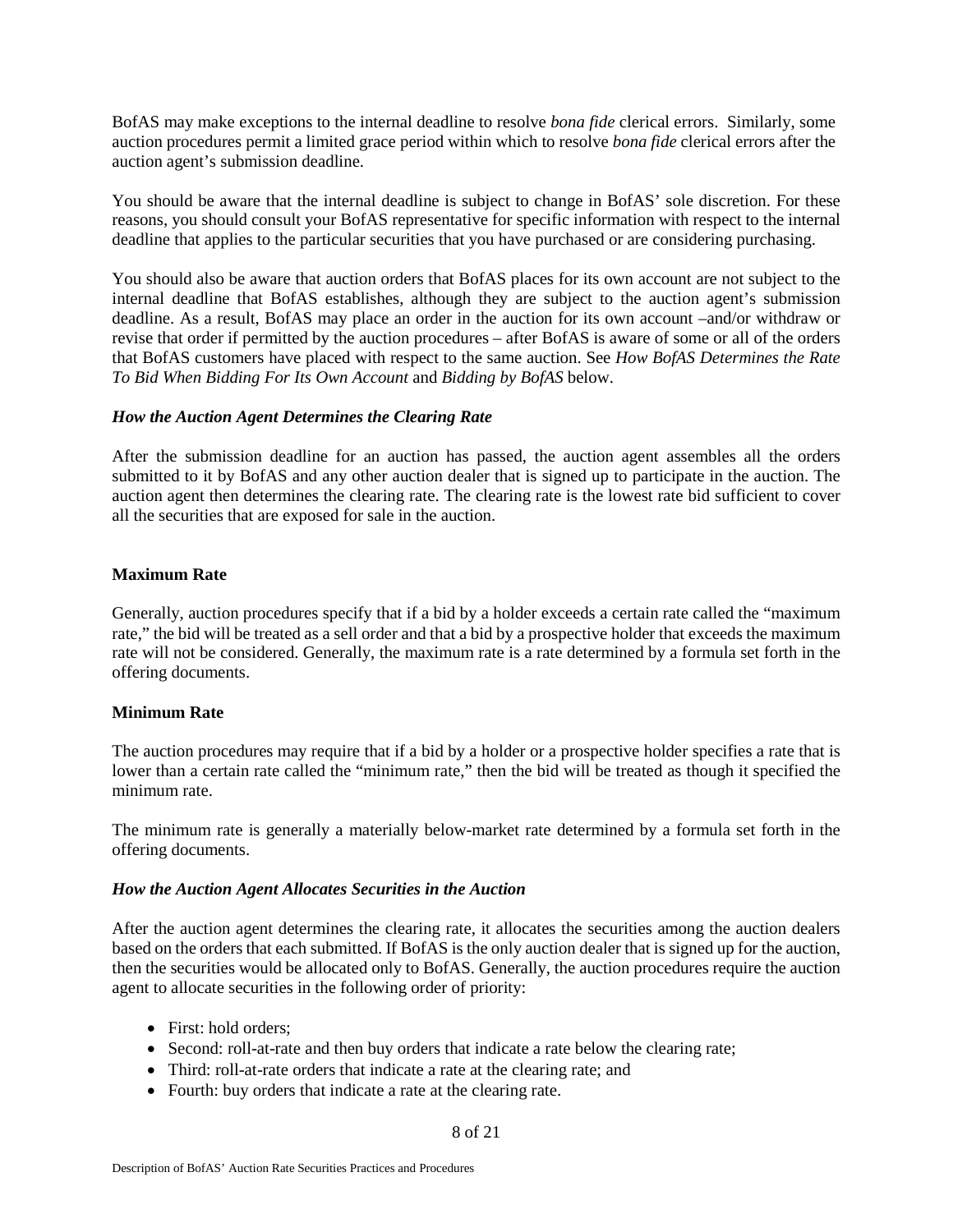If there are more bids that indicate a rate at the clearing rate than securities that remain for allocation, the auction procedures generally require that the auction agent allocate the securities among the bids on a *pro rata* basis, first among roll-at-rate orders that indicate a rate at the clearing rate and then among buy orders that indicate a rate at the clearing rate.

Generally, auction procedures specify that the auction agent will inform the auction dealers of the results of the auction – that is, the clearing rate and the allocation results – by approximately 3:00 PM, New York City time, on the auction date. The auction dealers, in turn, notify their customers who placed orders in the auction of the disposition of the orders and confirm purchases and sales with each customer purchasing or selling securities as a result of the auction.

## *Auction Failure*

The auction procedures as set forth in most offering documents require that, in the event the amount of the security in the auction that is the subject of bids from prospective holders (that is, buy orders) is less than the amount of the security that is the subject of sell orders submitted into the auction, the maximum rate will automatically apply to the entire outstanding amount of the security until the next auction date. See *Maximum Rate* above. This is called "auction failure."

Holders who have submitted sell orders should be aware that, in the event of an auction failure, they will not be able to sell all, and may not be able to sell any, securities in the auction. See *Holder's Ability to Resell Auction Rate Securities May Be Limited* below. Specifically, if no buy orders are placed in an auction, holders will not be able to sell any of their securities in the auction. To the extent any buy orders are placed in a failed auction, the auction procedures require the auction agent to fill holders' sell orders on a *pro rata*  basis.

To illustrate, the following is a hypothetical example of how the auction procedures would require holders' sell orders to be handled in the event of a failed auction in which insufficient buy orders are placed. The example assumes that there are 1,000 shares of a security outstanding, and that:

- 500 shares of the security are the subject of hold orders;
- 350 shares are the subject of roll-at-rate orders indicating rates equal to or less than the maximum rate;
- 150 shares are the subject of sell orders (these sell orders are placed by Holder A, who places an order to sell 30 shares, and Holder B, who places an order to sell 120 shares); and
- 100 shares are the subject of buy orders indicating rates equal to or less than the maximum rate.

The above auction results in failure, and the maximum rate will apply to all the outstanding shares, because the number of shares that are the subject of sell orders (150 shares) exceeds the number of shares that are the subject of buy orders (100 shares). The holders who submitted the roll-at-rate orders in the above example will retain their shares because they indicated rates that are equal to or less than the maximum rate. The prospective holders who submitted buy orders will have their orders filled because they, too, indicated rates that are equal to or less than the maximum rate. To fill the prospective holders' orders, Holder A's order to sell 30 shares and Holder B's order to sell 120 shares will be pro-rated so that Holder A will sell 20 shares and Holder B will sell 80 shares.

As discussed above, if, in the above hypothetical example, no buy orders had been placed at all, then Holder A and Holder B would not have been able to sell any of their shares in the auction.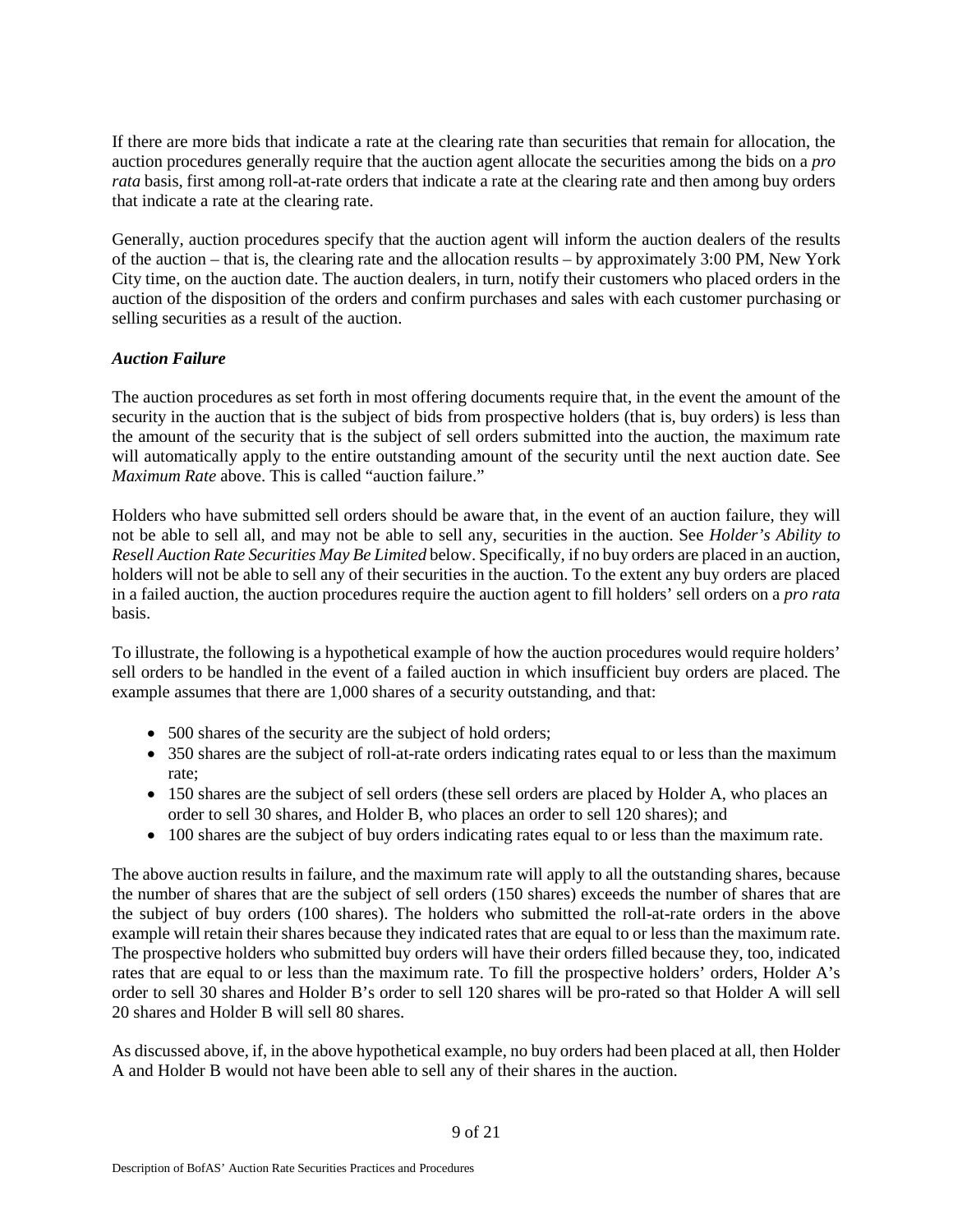#### *All Hold Auctions*

Generally, the auction procedures require that, if in a particular auction all the outstanding securities are subject to hold orders – meaning that no holder has submitted either a roll-at-rate or sell order –the "all hold rate" (or "minimum rate") will automatically apply to the entire outstanding amount of the security until the next auction date. Auction procedures may refer to such a result as an "all hold auction."

Generally, as noted above, the all hold rate is a materially below-market rate determined by a formula set forth in the offering documents. For example, the offering documents could specify that the all hold rate will be based on 60% of LIBOR or an applicable U.S. Treasury Index Rate. In some offering documents, the all hold rate is called the "minimum rate." See *Minimum Rate* above.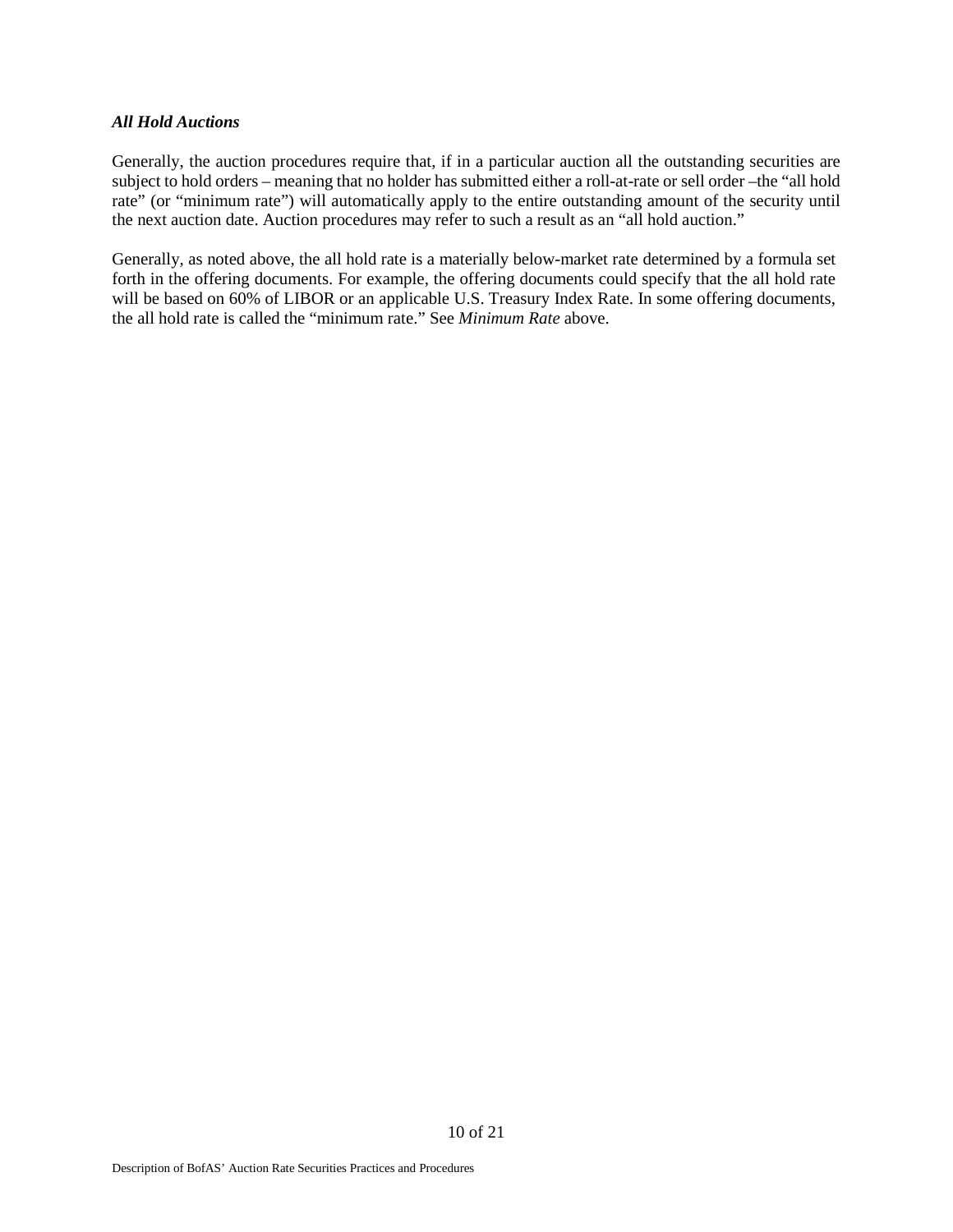## **Important BofAS Policies**

## *Customer Orders*

Customers ordinarily place orders through their BofAS representative, who conveys the orders to the Auction Desk. As a general matter, BofAS discourages the employees of the auction desk from accepting orders directly from customers.

You should be aware that BofAS prohibits the employees of the auction desk from:

- exercising discretion of any kind with respect to a customer order. For example, the auction desk is not permitted to select the rate at which to bid, the auction in which to bid or the quantity of the security to specify in any customer order;
- altering the terms of any customer order, or canceling a customer order, except upon express instructions from the BofAS representative who entered the order, or from the customer on whose behalf the order was entered; and
- matching auction orders, outside the auction, rather than submitting the orders into the auction.

## *Prohibited Communications by the Auction Desk*

BofAS prohibits auction desk employees from disclosing to any holder or prospective holder:

- information about actual bidding in any auction by any other holder or prospective holder. For example, it is not permitted to disclose to anyone, other than the auction agent, the rate or quantity at which other holders or prospective holders have placed their bids or are likely to place their bids, or the status of any other holder's or prospective holder's auction order;
- the rate or quantity at which BofAS plans to bid, or the status of any auction order for BofAS' account;
- the size of any other holder's or prospective holder's position, or the size of BofAS' position (apart from information with respect to BofAS' inventory that BofAS makes available to customers);
- whether there are sufficient bids to prevent a failed auction;
- prior to when the auction agent posts the results of an auction, what the auction's clearing rate is; and
- whether an all hold auction is likely to occur.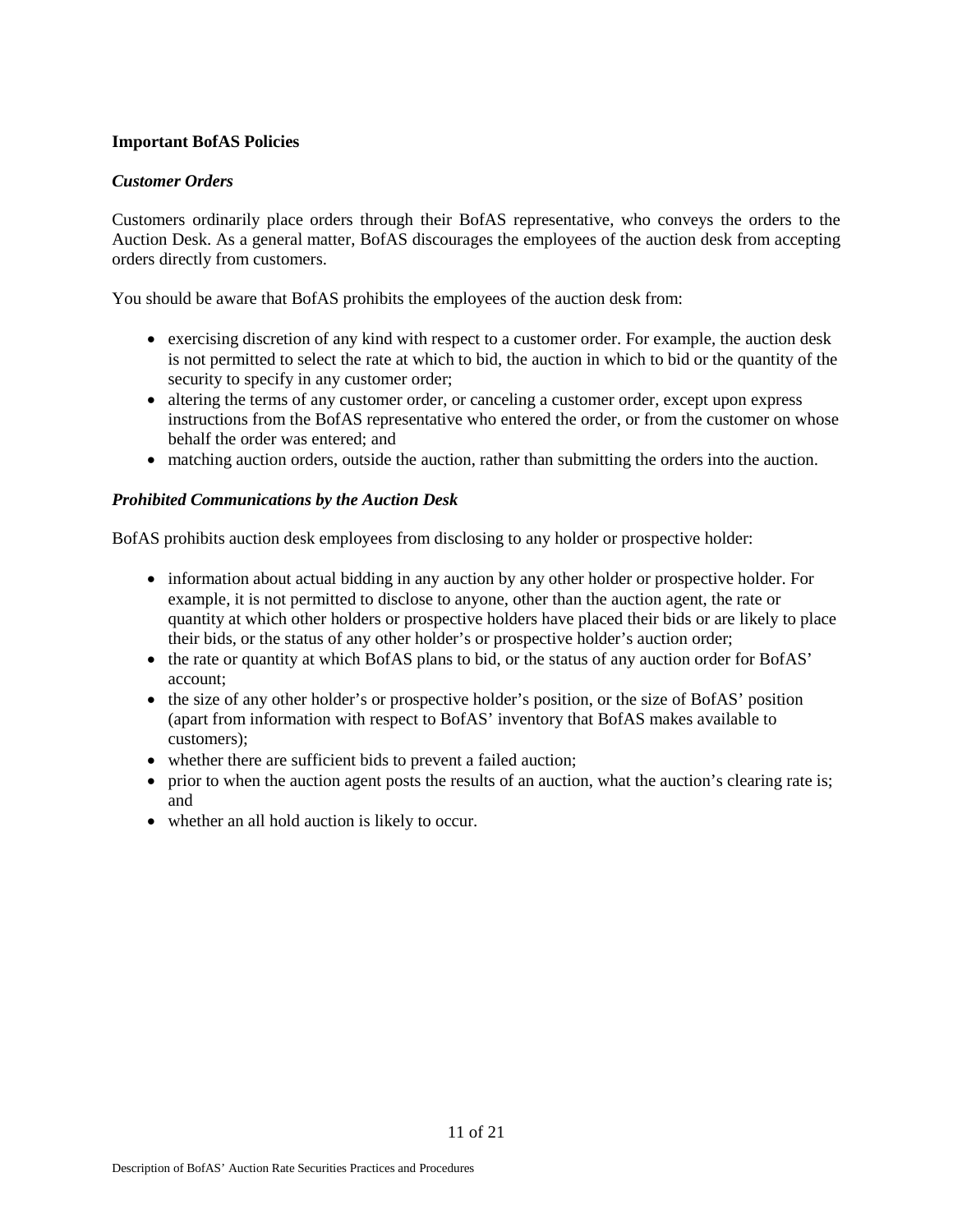BofAS also prohibits the employees of the auction desk from:

- providing to anyone assurance, either directly or indirectly, that a submitted or potential auction order will be filled;
- advising anyone as to the specific rate or dollar amount to apply to any auction order;
- initiating contact with anyone for the purpose of having a submitted auction order withdrawn or modified (except, under certain circumstances, for the correction of obvious errors);
- providing different Price Talk to different holders or prospective holders. BofAS requires that any Price Talk that is given to any BofAS customer that is a holder or prospective holder must be made available to all such customers; and
- discussing BofAS' Price Talk with broker-dealers that compete with BofAS for business in the auction rate securities market, or seeking to obtain other broker-dealers' equivalent of Price Talk.

## *How BofAS Determines the Rate To Bid When Bidding For Its Own Account*

BofAS, consistent with Securities Industry and Financial Markets Association's (SIFMA's) Best Practices for Broker-Dealers of Auction Rate Securities (the "Best Practices"), requires that, whenever BofAS bids in the auctions for its own account, BofAS must bid at a rate or within a range of rates which, in BofAS' good faith judgment, reflects a fair and reasonable rate for the security, taking into consideration such circumstances as prevailing market conditions with respect to the security at the time of the determination, general economic conditions and trends, current rates for comparable securities, and the financial condition and prospects of the issuer of the security. BofAS may, consistent with the Best Practices, take into consideration such factors as the expense involved, the size of BofAS' inventory position, BofAS' capital requirements and BofAS' risk management needs.

BofAS' view is that no single auction determines what a market rate is, and that consequently the market rate is not necessarily the rate bid on the preponderance of securities in a particular auction, but rather a rate indicative of the broader market for similar securities.

BofAS, when bidding in auctions for its own account, prohibits the firm from taking into consideration the interest of the issuer of the security in paying a low rate or the interest of customers in receiving a high rate.

The Best Practices are available to the public, free of charge, on the SIFMA website at: [https://www.sifma.org/wp-content/uploads/2017/08/Auction-Rate-Securities\\_Best-Practices-for-Broker-](https://www.sifma.org/wp-content/uploads/2017/08/Auction-Rate-Securities_Best-Practices-for-Broker-Dealers-of-Auction-Rate-Securities-ARS-2007.pdf)[Dealers-of-Auction-Rate-Securities-ARS-2007.pdf.](https://www.sifma.org/wp-content/uploads/2017/08/Auction-Rate-Securities_Best-Practices-for-Broker-Dealers-of-Auction-Rate-Securities-ARS-2007.pdf)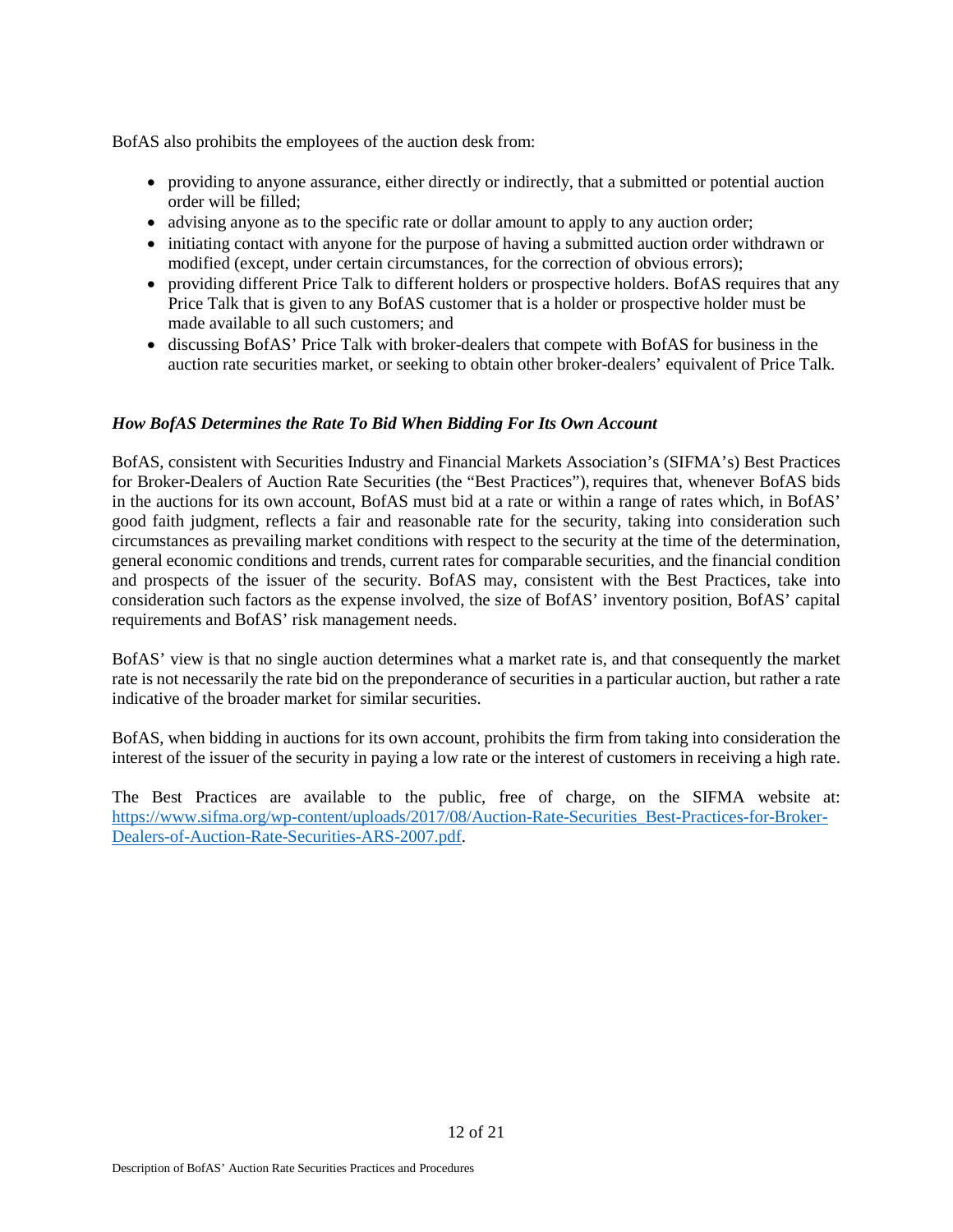You should be aware that BofAS usually determines Price Talk for a particular auction before BofAS determines the rate at which to bid for its own account in that auction. Consequently, BofAS may bid outside or inside the range of rates that it makes available in Price Talk due to changes in market conditions and other factors that may arise between the time when BofAS makes Price Talk available and the time it bids for its own account in the auction. See *Bidding by BofAS* and *Price Talk Is Not a Guaranty* below.

## *BofAS May Buy and Sell Auction Rate Securities For Its Own Account Between Auctions*

Auction procedures generally permit auction dealers like BofAS to buy and sell, in their sole discretion, auction rate securities for their own account between auctions at any time. See *Holder's Ability to Resell Auction Rate Securities May Be Limited* below.

BofAS requires that, between auctions, all bids and offers by BofAS should be at a price reflecting BofAS' good faith judgment of current market yields, and that re-sales by BofAS of any auction rate security bought at auction ordinarily should not be at a price above or below the par value of the security if market yields have not moved and the credit quality of the issuer of the security has not changed since the auction. However, when BofAS holds an inventory position in a security, BofAS may sell the position at a discount to the par value of the security in order to reduce its portfolio risk, to manage its regulatory capital and to accept unsolicited offers to purchase the security in block size.

The auction desk makes available offers by BofAS to re-sell securities from its inventory and may include offers by BofAS to re-sell the securities at discount to their par value. BofAS does not inform customers of unsolicited offers that BofAS receives to purchase securities from its inventory. You should be aware that, as a general matter, customers who make unsolicited offers to purchase blocks of securities from BofAS' inventory may be more likely to acquire such securities at discount to their par value than customers who do not.

The auction desk is prohibited from encouraging anyone, either directly or indirectly, to make an unsolicited offer to purchase securities in block size at discount to their par value that BofAS holds in its inventory.

# **Risk Factors and Special Considerations**

# *Bidding by BofAS*

BofAS is permitted, but not obligated, to submit orders in auctions for its own account either as a bidder or a seller, or both, and routinely does so in its sole discretion.

If BofAS submits an order for its own account, it would likely have an advantage over other bidders because BofAS would have knowledge of some or all of the other orders placed through BofAS in that auction and, thus, could determine the rate and size of its order so as to ensure that its order is likely to be accepted in the auction and that the auction is likely to clear at a particular rate. For this reason, and because, among other things, BofAS is appointed and paid by the issuer of the auction rate securities to serve as an auction dealer in the auction, BofAS' interests in conducting an auction may differ from those of holders and prospective holders who participate in auctions. See *BofAS' Role in the Auction Rate Securities Market*  above, and *Auction Dealer Fees* below.

BofAS would not have knowledge of orders submitted to the auction agent by any other auction dealer that is, or may in the future be, appointed to accept orders pursuant to a Broker-Dealer Agreement.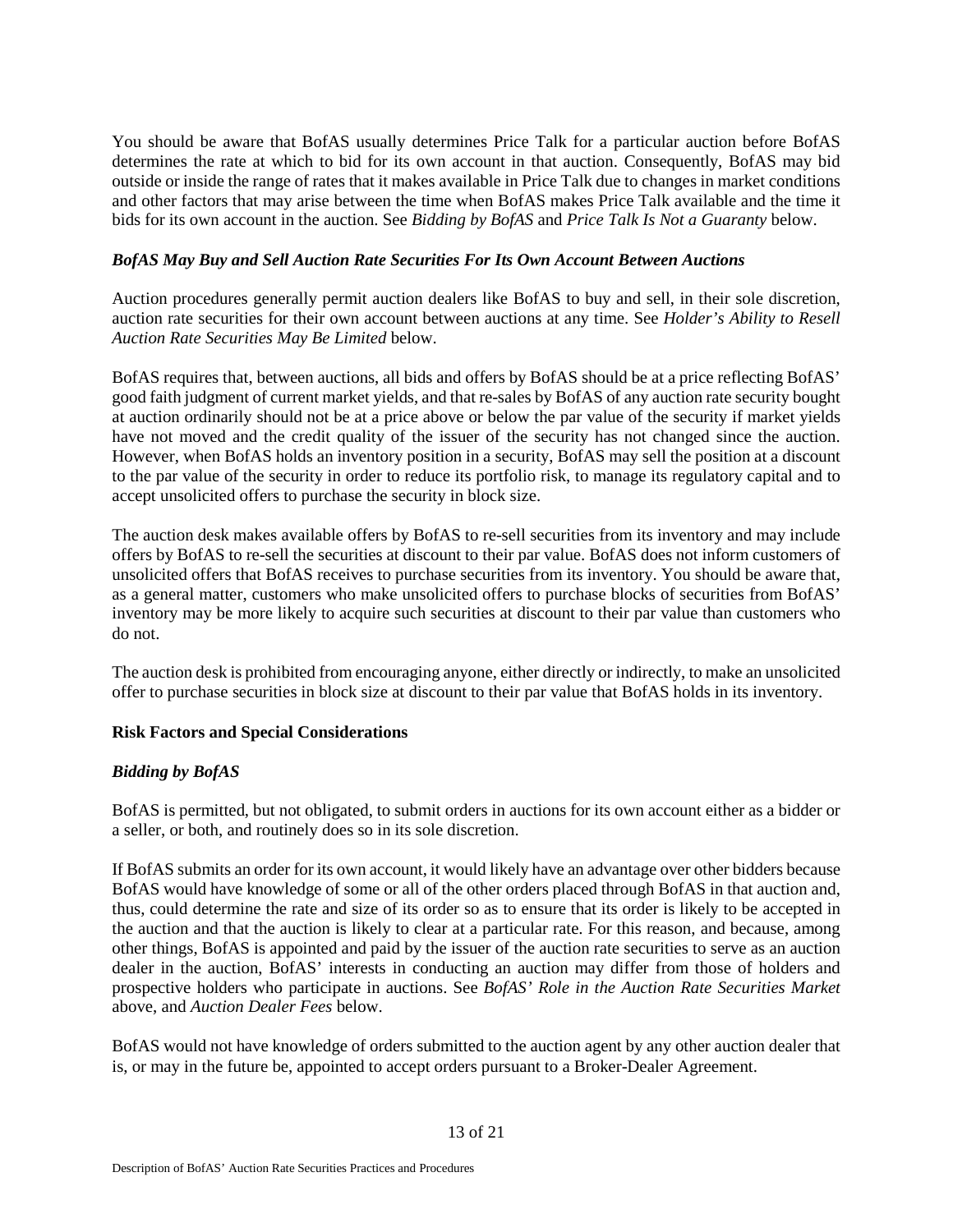As discussed in *How the Auction Agent Determines the Clearing Rate* above, if BofAS is the only auction dealer appointed by the issuer to serve as auction dealer in the auction, then BofAS would be the only auction dealer that submits orders to the auction agent in that auction. As a result, in such circumstances, BofAS could discern the clearing rate before the orders are submitted to the auction agent and set the clearing rate with its order.

BofAS may routinely place one or more bids in an auction for its own account to acquire auction rate securities for its inventory, to prevent an auction failure (which, as discussed in *Auction Failure* above, would result in the clearing rate being set at the maximum rate) or an auction from clearing at a rate that BofAS believes does not reflect the market for the securities. BofAS may place such bids even after obtaining knowledge of some or all of the other orders submitted through it. When bidding for its own account, BofAS may also bid outside or inside the range of rates that it makes available in Price Talk. See *How BofAS Determines the Rate To Bid When Bidding For Its Own Account* above and *Price Talk Is Not a Guaranty* below.

BofAS also may routinely encourage bidding by others in auctions, including to prevent an auction failure or an auction from clearing at a rate that BofAS believes does not reflect the market for the auction rate securities. BofAS may routinely encourage such bids even after obtaining knowledge of some or all of the other orders submitted through it.

Certain documentation may permit Auction Dealers to encourage to place bids are likely to affect the clearing rate, including preventing the clearing rate from being set at the maximum rate or otherwise causing bidders to receive a higher or lower rate than they might have received had BofAS not bid or not encouraged others to bid. In addition, bids by BofAS or by those it may encourage to place bids are likely to affect the allocation of the securities being auctioned, including displacing some bidders who may not have their bids filled or may receive fewer securities than they would have received if BofAS had not bid or encouraged others to bid. Because of these practices, the fact that an auction clears successfully does not mean that an investment in the securities involves no significant liquidity or credit risk. BofAS is not obligated to continue to place such bids or encourage other bidders to do so in any particular auction to prevent an auction from failing or clearing at a rate BofAS believes does not reflect the market for the securities. Investors should not assume that BofAS will do so or that auction failures will not occur.

Investors should be aware that bids by BofAS or by those it may encourage to place bids may cause lower clearing rates to occur.

As discussed in *All Hold Auctions* above, in any particular auction, if all outstanding securities are the subject of hold orders (meaning that no holder has submitted either a roll-at-rate or sell order), the interest rate that will apply to all the shares of the security in the auction until the next auction date will be the all hold rate, and the auction will be an all hold auction.

As a matter of policy, BofAS does not advise its customers when an all hold auction is likely.

If BofAS holds any securities for its own account on an auction date, BofAS will submit a sell order into the auction with respect to such securities, which would prevent that auction from being an all hold auction. BofAS may, but is not obligated to, submit bids for its own account in that same auction, as set forth above.

## *Auction Dealer Fees*

BofAS has been appointed by many issuers of auction rate securities to serve as an auction dealer and is paid by those issuers for its services. Generally, issuers appoint BofAS pursuant to Broker-Dealer Agreements between the issuer and BofAS. It has been common for Broker-Dealer Agreements to provide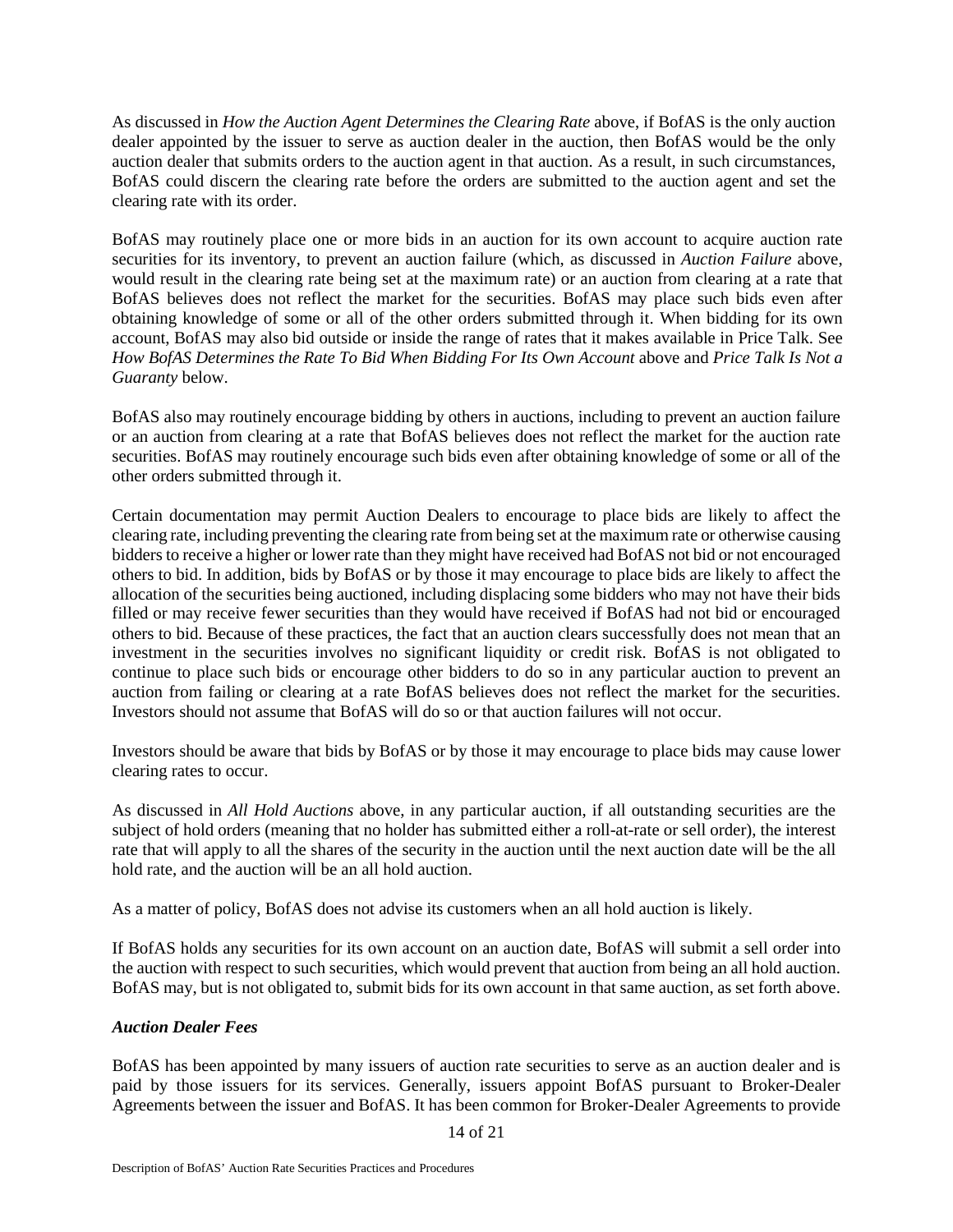that BofAS will receive from the issuer auction dealer fees based on the amount of the securities placed through BofAS. As a result, BofAS' interests in conducting auctions may differ from those of investors who participate in auctions.

BofAS may share a portion of the auction dealer fees it receives with other broker-dealers that submit orders through BofAS that BofAS successfully places in auctions. Similarly, with respect to auctions for auction rate securities for which BofAS does not serve as an auction dealer, the auction dealers in those auctions may share auction dealer fees with BofAS for orders that BofAS submits through those auction dealers that those auction dealers successfully place in those auctions.

## *Price Talk Is Not a Guaranty*

As discussed in *Price Talk* above, you should be aware that Price Talk is not a guaranty that the clearing rate for an auction will be within the range of rates identified in Price Talk for that auction. Holders and prospective holders are free to use Price Talk or ignore it. If BofAS provides Price Talk, BofAS will make the Price Talk available to its customers who are holders and prospective holders, generally either the night before or on the morning of the auction date. BofAS may occasionally update and change Price Talk before the auctions based on changes in issuer credit quality or macroeconomic factors that are likely to result in a change in interest rate levels, such as an announcement by the Federal Reserve Board of a change in the Federal Funds rate or an announcement by the Bureau of Labor Statistics of unemployment numbers. BofAS will make such Price Talk changes available to its customers who are holders and prospective holders that were given the original Price Talk.

## *"All-or-Nothing" Bids*

BOFAS does not accept "all-or-nothing" bids (that is, bids whereby the bidder proposes to reject an allocation smaller than the entire quantity bid) or any other type of bid that allows the bidder to avoid auction procedures that require the *pro rata* allocation of securities where there are not sufficient sell orders to fill all bids at the clearing rate.

## *No Assurances Regarding Auction Outcomes*

BofAS provides no assurance as to the outcome of any auction. Nor does BofAS provide any assurance that any bid will be successful, in whole or in part, or that any auction will clear at a rate that a bidder considers acceptable. Bids may be only partially filled, or not filled at all, and the rate on any securities purchased or retained in an auction may be lower than the market rate for similar investments. Before you invest in any auction rate security, you should read and understand the relevant offering documents, including all the risk factors and other special considerations that may apply.

Under no circumstance will BofAS agree before an auction to buy securities from or sell securities to a customer after the auction.

# *Holder's Ability to Resell Auction Rate Securities May Be Limited*

In any auction of auction rate securities, holders will be able to sell all of their securities for which they submitted a sell order only if there are sufficient bids to purchase all those securities in the auction. If sufficient bids have not been made, auction failure results, and holders that have submitted sell orders will not be able to sell in the auction all, and may not be able to sell any, of the securities subject to such submitted sell orders. See *Auction Failure* above.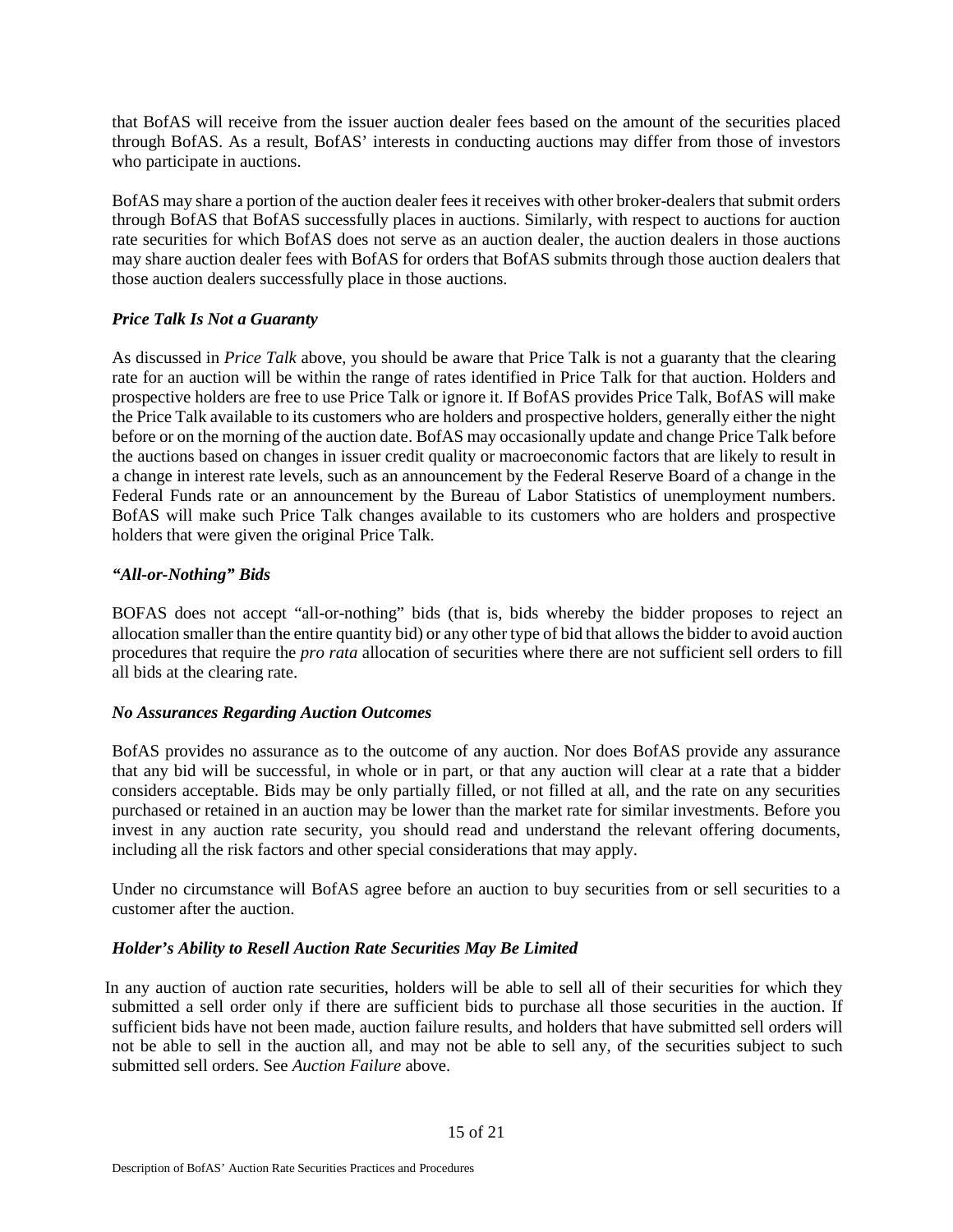As discussed in *Bidding by BofAS* above, BofAS may submit a bid in an auction to keep it from failing, but it is not obligated to do so. There may not always be enough bidders to prevent an auction from failing in the absence of BofAS bidding in the auction for its own account or encouraging others to bid. Therefore, auction failures are possible, especially if the issuer's credit were to deteriorate, if a market disruption were to occur or if, for any reason, BofAS were unable or unwilling to bid. Between auctions, there can be no assurance that a secondary market for any auction rate securities will develop or, if it does develop, that it will provide a holder the ability to resell the securities on the terms or at the times desired by the holder. BofAS may, in its own discretion, decide to buy or sell the securities in the secondary market for its own account to or from investors at any time and at any price, including at prices equivalent to, below, or above the par value of the securities. See *BofAS May Buy and Sell Auction Rate Securities For Its Own Account Between Auctions* above. However, BofAS is not obligated to make a market in the securities, and may discontinue trading the securities in the secondary market without notice for any reason at any time. Holders who resell between auctions may receive less than par value, depending on market conditions.

Your ability to resell any auction rate securities will depend on various factors affecting the market for the securities, including news relating to the issuer of the securities, the attractiveness of alternative investments, the perceived risk of owning the securities (whether related to credit, liquidity or any other risk), the tax or accounting treatment accorded the securities (including U.S. generally accepted accounting principles as they apply to the accounting treatment of auction rate securities), reactions of market participants to regulatory actions or press reports, financial reporting cycles and market conditions generally. Demand for auction rate securities may change without warning, and declines in demand may be short-lived or continue for longer periods.

#### *Auction Periods May Change*

For many auction rate securities, the issuer of the securities may, pursuant to the terms of the auction procedures as set forth in the offering documents, extend the length of the next auction period – that is, the length of the interval between auction dates –for up to a specified period of time, which may be in excess of one year (this is called a "changed auction period" or a "special auction period"). The issuer's declaration of a changed auction period may reduce the liquidity of your investment. A changed auction period would likely be longer than a regular auction period, and you would be unable to sell the securities in an auction for a corresponding longer period of time. If you sell your securities between auctions in a changed auction period, you may receive less than the price you paid for them, especially when market interest rates have risen. The risks described in this paragraph will become greater as the length of the changed auction period increases.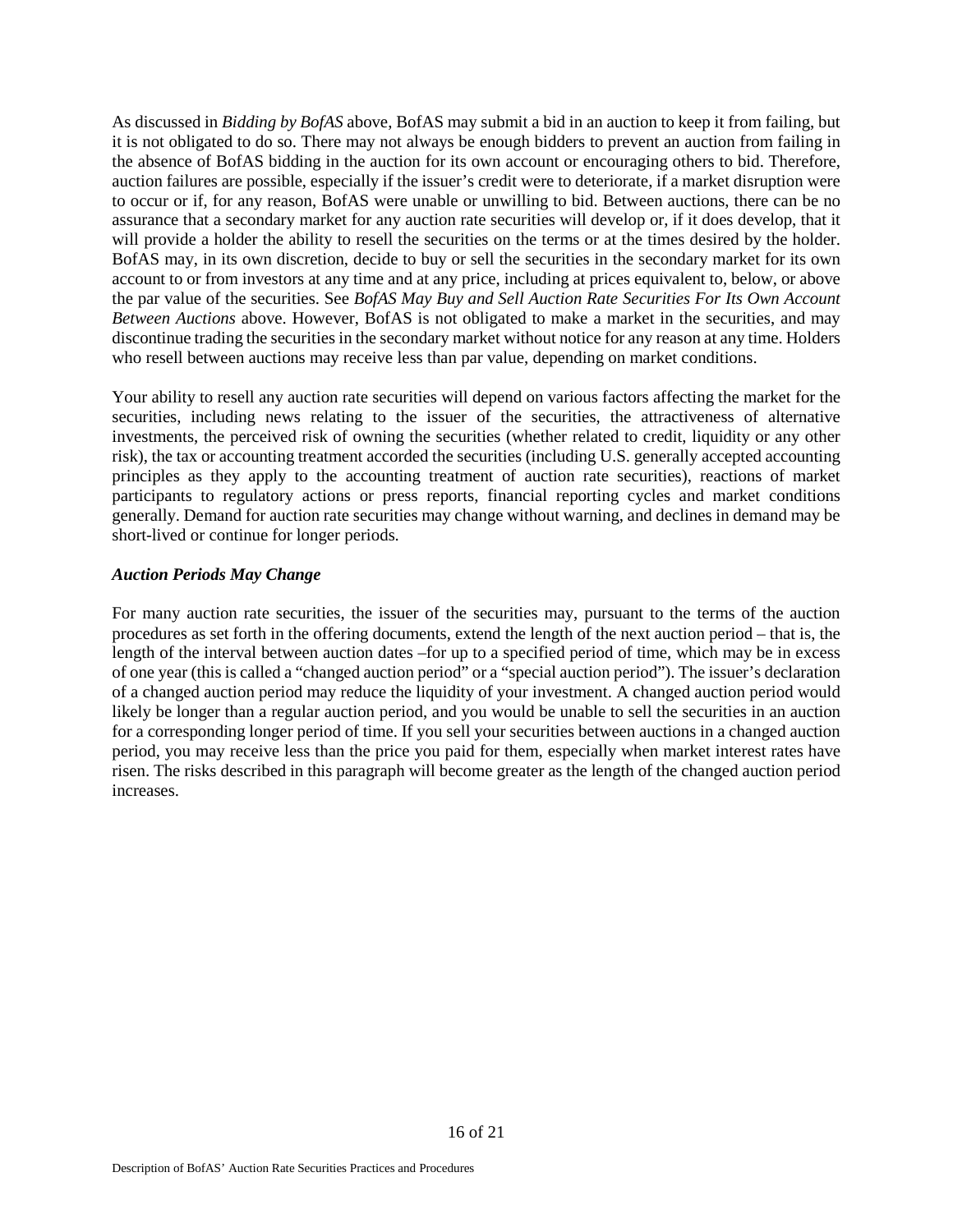### **Glossary**

For your convenience, the following is a glossary of terms used in this Description. A number of terms included in the glossary are defined in many offering documents of specific auction rate securities. You should be aware that all terms used in this Description and the following glossary are solely for purposes of this Description, and do not change, alter or amend, in any way, any term or definition in any offering document.

| <b>Term</b>                     | <b>Definition</b>                                                                                                                                                                                                                                                                                                                                                                                                                                         |
|---------------------------------|-----------------------------------------------------------------------------------------------------------------------------------------------------------------------------------------------------------------------------------------------------------------------------------------------------------------------------------------------------------------------------------------------------------------------------------------------------------|
| <b>All hold auction</b>         |                                                                                                                                                                                                                                                                                                                                                                                                                                                           |
|                                 | Occurs in the event that, in an auction, all the outstanding securities are subject to<br>hold orders (that is, no holder has submitted either a roll-at-rate or sell order).<br>Generally, the auction procedures set forth in most offering documents specify that<br>in the event of an all hold auction, the "all hold rate" automatically applies to all<br>the outstanding securities until the next auction date. See definition of all hold rate. |
| All hold rate                   |                                                                                                                                                                                                                                                                                                                                                                                                                                                           |
|                                 | A materially below-market rate that applies in the event of an all hold auction and<br>is determined by a formula set forth in the offering documents. For example, the<br>offering documents could specify that the all hold rate will be based on 60% of the<br>London Interbank Offered Rate ("LIBOR") or an applicable U.S. Treasury Index<br>Rate. The all hold rate may also be called the "minimum rate." See definition of all<br>hold auction.   |
| All-or-nothing bid              |                                                                                                                                                                                                                                                                                                                                                                                                                                                           |
|                                 | A bid whereby the bidder proposes to reject an allocation smaller than the entire<br>quantity that is the subject of the bidder's bid.                                                                                                                                                                                                                                                                                                                    |
|                                 | BofAS does not accept all-or-nothing bids, or any other type of bid that allows the<br>bidder to avoid auction procedures that require the pro rata allocation of securities<br>where there are not sufficient sell orders to fill all bids at the clearing rate.                                                                                                                                                                                         |
| <b>Auction Agency Agreement</b> |                                                                                                                                                                                                                                                                                                                                                                                                                                                           |
|                                 | An agreement between an issuer of a specific auction rate security and a firm<br>(typically an Agreement bank) that agrees to serve, for fees payable by the issuer,<br>as the auction agent for auctions of the security. See definition of <i>auction agent</i> .                                                                                                                                                                                       |
| <b>Auction</b> agent            |                                                                                                                                                                                                                                                                                                                                                                                                                                                           |
|                                 | A firm that, pursuant to an Auction Agency Agreement, receives auction orders for<br>a specific auction rate security from the auction dealers and determines the winning<br>interest or dividend rate in the auction, which will apply to the entire outstanding<br>amount of the security until the next auction date - that is, the clearing rate. See<br>definition of Auction Agency Agreement.                                                      |
| <b>Auction</b> date             |                                                                                                                                                                                                                                                                                                                                                                                                                                                           |
|                                 | The date on which an auction of a specific auction rate security takes place.<br>Generally, the offering documents for the security establish the auction date.                                                                                                                                                                                                                                                                                           |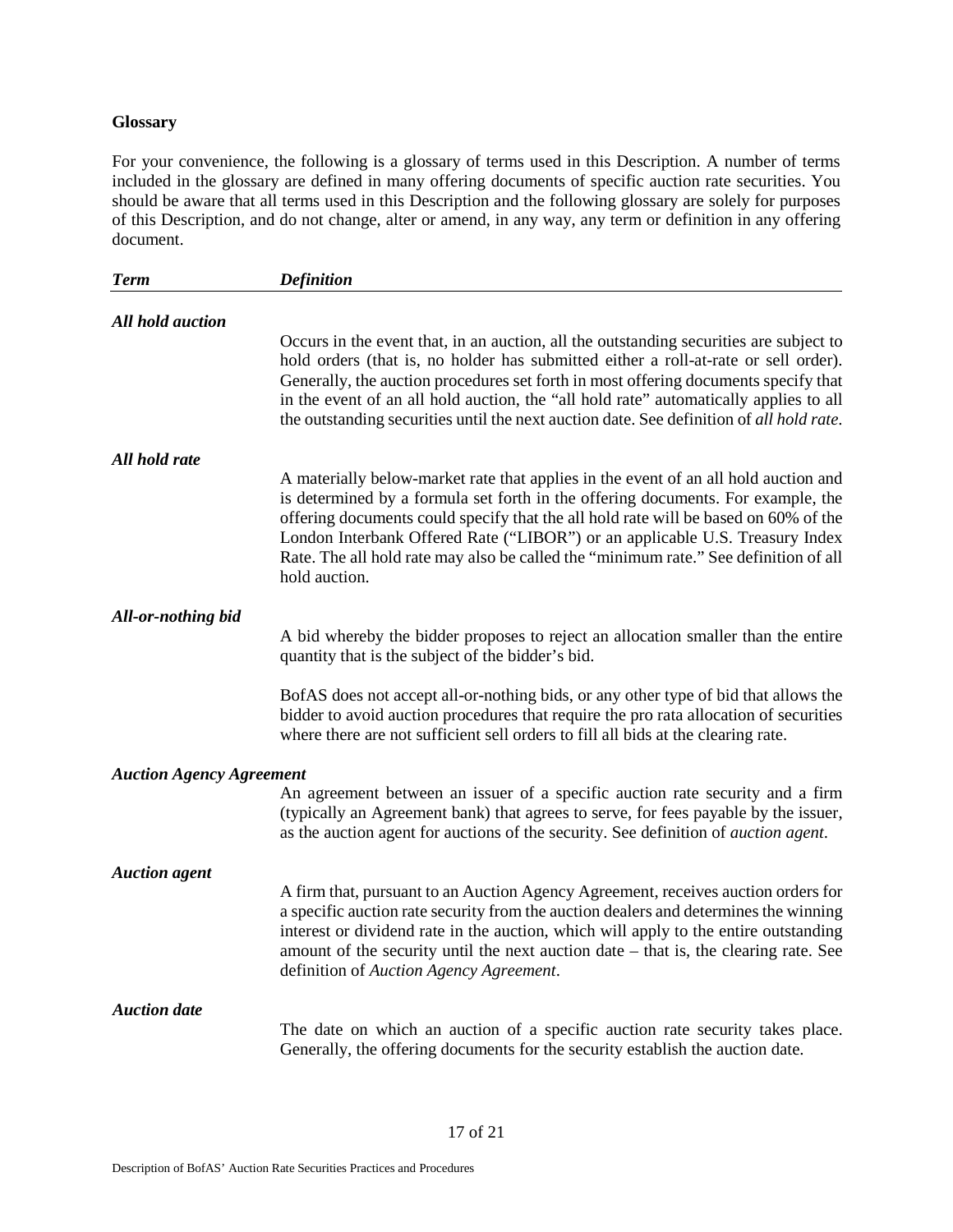| <b>Term</b>                | <b>Definition</b>                                                                                                                                                                                                                                                                                                                                                                                                                                                                                |
|----------------------------|--------------------------------------------------------------------------------------------------------------------------------------------------------------------------------------------------------------------------------------------------------------------------------------------------------------------------------------------------------------------------------------------------------------------------------------------------------------------------------------------------|
| <b>Auction dealer</b>      |                                                                                                                                                                                                                                                                                                                                                                                                                                                                                                  |
|                            | A broker-dealer that is signed up by an issuer, pursuant to a Broker-Dealer<br>Agreement, to act as a dealer through which investors may submit orders into<br>auctions for a specific auction rate security issued by the issuer. See definition of<br>Broker-Dealer Agreement. Auction dealers are paid auction dealer fees by the<br>issuer for their services. See definition of <i>auction dealer fees</i> .                                                                                |
| <b>Auction dealer fees</b> |                                                                                                                                                                                                                                                                                                                                                                                                                                                                                                  |
|                            | Fees that an auction dealer, such as BofAS, receives from issuers of auction rate<br>securities pursuant to a Broker-Dealer Agreement to serve as auction dealer for<br>auction rate securities. See definitions of <i>auction dealer</i> and <i>Broker-Dealer</i><br>Agreement                                                                                                                                                                                                                  |
| <b>Auction failure</b>     |                                                                                                                                                                                                                                                                                                                                                                                                                                                                                                  |
|                            | Occurs in the event the amount of the security in the auction that is the subject of<br>bids from prospective holders (that is, buy orders) is less than the amount of the<br>security that is the subject of sell orders submitted into the auction. Generally,<br>auction procedures specify that, in the event of auction failure, the maximum rate<br>automatically applies to the entire outstanding amount of the security until the<br>next auction date. See definition of maximum rate. |
| <b>Auction period</b>      |                                                                                                                                                                                                                                                                                                                                                                                                                                                                                                  |
|                            | The interval of time that elapses between auction dates. See definition of auction<br>date. Generally, the offering documents for each specific auction rate security<br>establish the auction period and may provide that the auction period is subject to<br>change.                                                                                                                                                                                                                           |
| <b>Auction procedures</b>  |                                                                                                                                                                                                                                                                                                                                                                                                                                                                                                  |
|                            | The procedures governing the conduct of an auction of a specific auction rate<br>security. Generally, the auction procedures are set forth in the offering<br>documents for the security.                                                                                                                                                                                                                                                                                                        |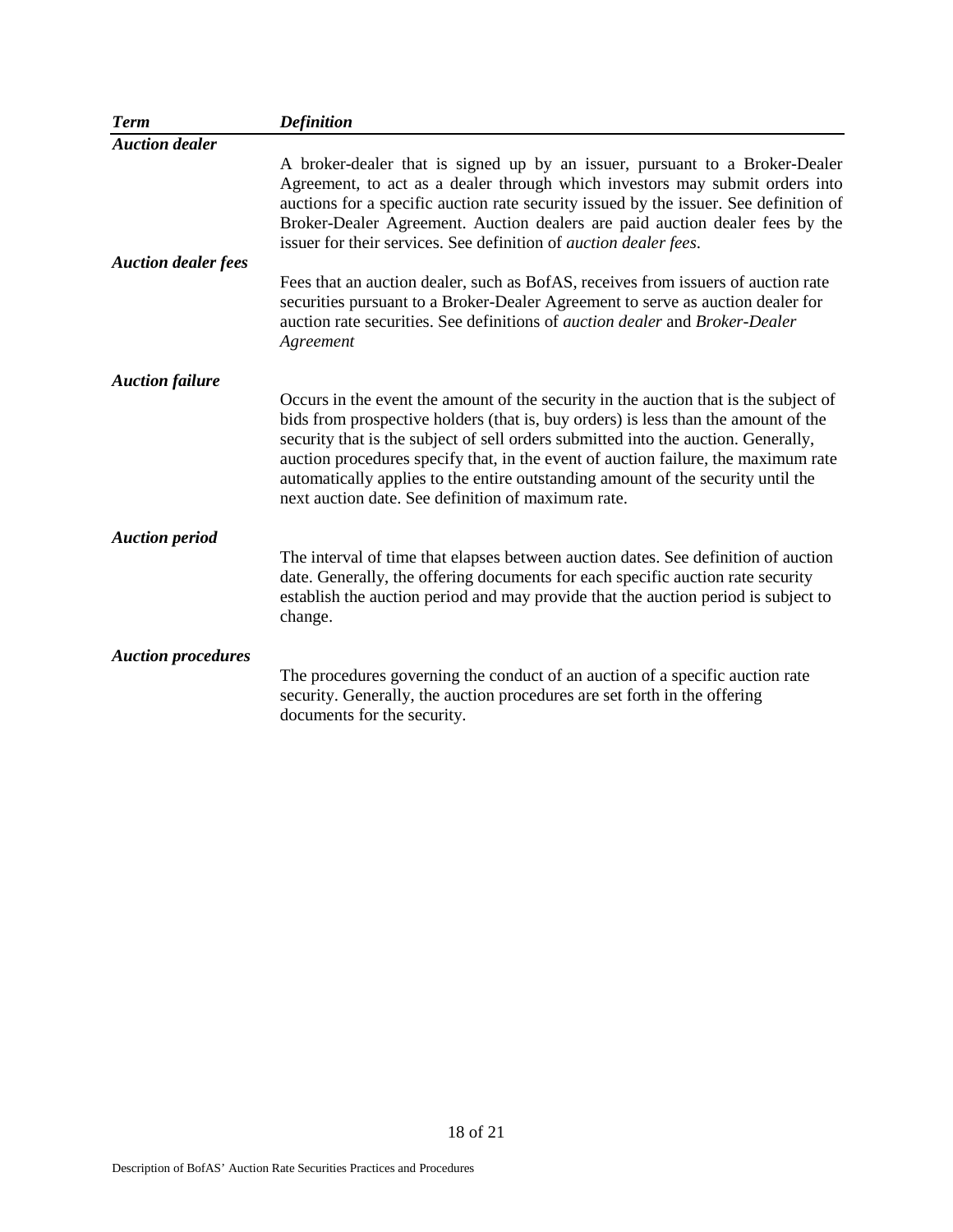| <b>Term</b>                              | <b>Definition</b>                                                                                                                                                                                                                                                                                                                                                                                                                                                                                                                                            |
|------------------------------------------|--------------------------------------------------------------------------------------------------------------------------------------------------------------------------------------------------------------------------------------------------------------------------------------------------------------------------------------------------------------------------------------------------------------------------------------------------------------------------------------------------------------------------------------------------------------|
| <b>Bid</b>                               |                                                                                                                                                                                                                                                                                                                                                                                                                                                                                                                                                              |
|                                          | An auction order placed by a holder indicating to the auction dealer the amount<br>of the security that he or she desires to continue to hold, or by a prospective<br>holder indicating to the auction dealer the amount of the security that he or she<br>wishes to acquire, at or above a desired interest or dividend rate that the holder or<br>prospective holder specifies. See definitions of roll-at-rate order and buy order.                                                                                                                       |
|                                          | If the clearing rate sets below the rate that the holder specifies in his or her bid,<br>the holder will be required to sell the securities subject to his or her bid in the<br>auction. If the clearing rate sets below the rate that the prospective holder<br>specifies in his or her bid, the prospective holder will not acquire the securities<br>subject to his or her bid in the auction.                                                                                                                                                            |
|                                          | Generally, auction procedures specify that, if a bid by a holder exceeds the<br>maximum rate, the bid will be treated as a sell order, and that a bid by a<br>prospective holder that exceeds the maximum rate will not be considered. See<br>definition of maximum rate.                                                                                                                                                                                                                                                                                    |
|                                          | The auction procedures may require that if a bid by a holder or a prospective<br>holder specifies a rate that is lower than the minimum rate, then the bid will be<br>treated as though it specified the minimum rate. See definition of all hold rate.                                                                                                                                                                                                                                                                                                      |
| <b>Bidder</b>                            | A person who places a bid in an auction. See definition of bid.                                                                                                                                                                                                                                                                                                                                                                                                                                                                                              |
| <b>Broker-Dealer</b><br><b>Agreement</b> |                                                                                                                                                                                                                                                                                                                                                                                                                                                                                                                                                              |
|                                          | An agreement between an issuer of a specific auction rate security and a broker-<br>dealer by which the broker-dealer agrees to serve, for auction dealer fees payable<br>by the issuer, as an auction dealer for auctions of the security. The Broker-Dealer<br>Agreement permits the auction dealer to participate in auctions of the security by,<br>among other things, submitting orders into the auctions on behalf of its customers<br>and to place auction orders for its own account. See definitions of auction dealer<br>fees and auction dealer. |
| <b>Buy order bid</b>                     |                                                                                                                                                                                                                                                                                                                                                                                                                                                                                                                                                              |
|                                          | A bid in an auction placed by a prospective holder may be called a "buy" order.<br>See definition of bid.                                                                                                                                                                                                                                                                                                                                                                                                                                                    |
| <b>Changed Auction</b>                   | For many auction rate securities, the issuer of the securities may, pursuant to the<br>terms of Period the auction procedures as set forth in the offering documents,<br>extend the length of the next auction period for up to a specified period of time<br>which may be in excess of one year. This may be called a "changed auction"<br>period" or a "special auction period."                                                                                                                                                                           |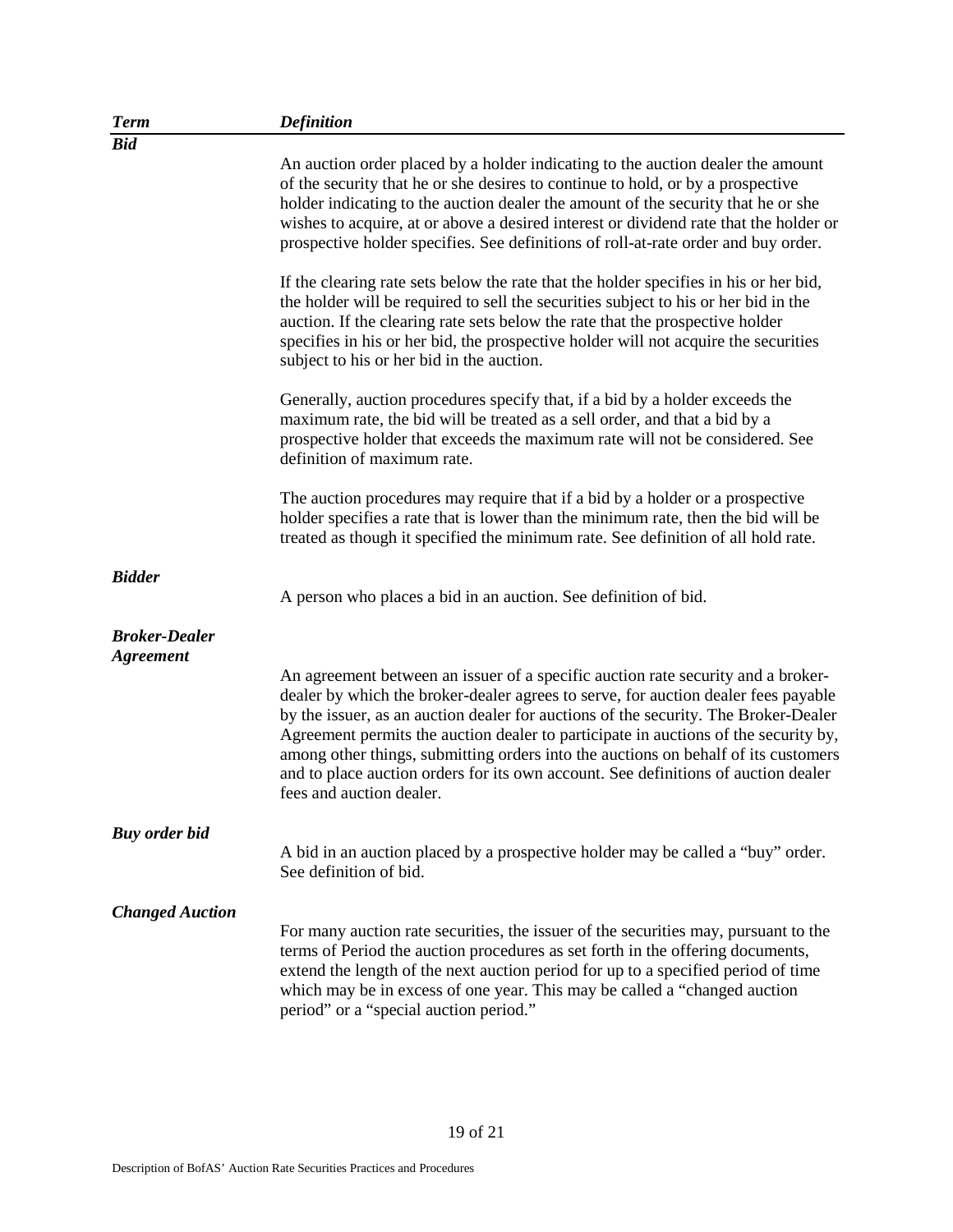| <b>Term</b>              | <b>Definition</b>                                                                                                                                                                                                                                                                                                                                                                                                                                                                                                                                                                                                                                                  |
|--------------------------|--------------------------------------------------------------------------------------------------------------------------------------------------------------------------------------------------------------------------------------------------------------------------------------------------------------------------------------------------------------------------------------------------------------------------------------------------------------------------------------------------------------------------------------------------------------------------------------------------------------------------------------------------------------------|
| <b>Clearing rate</b>     |                                                                                                                                                                                                                                                                                                                                                                                                                                                                                                                                                                                                                                                                    |
|                          | The interest or dividend rate determined by the auction agent to be the rate that<br>prevails in the auction. The clearing rate applies to the entire outstanding amount<br>of the security until the next auction date. The clearing rate may also be called<br>the "auction rate."                                                                                                                                                                                                                                                                                                                                                                               |
| Deemed hold              |                                                                                                                                                                                                                                                                                                                                                                                                                                                                                                                                                                                                                                                                    |
|                          | If, for any reason, a holder does not place an order to hold, bid or sell with<br>respect to auction rate securities that he or she holds, the auction procedures set<br>forth in most offering documents provide that the holder will be deemed to have<br>elected to continue to hold the securities regardless of the clearing rate. Such<br>securities are called "deemed hold" securities. The auction procedures may<br>specify that, with respect to auctions in which the auction period is being<br>changed, the holders of "deemed hold" securities will be deemed to have elected<br>to sell their securities in the auction. See definition of holder. |
| <b>Hold order</b>        |                                                                                                                                                                                                                                                                                                                                                                                                                                                                                                                                                                                                                                                                    |
|                          | An auction order placed by a holder indicating to the auction dealer that he or she<br>wishes to retain the securities without regard to the clearing rate that sets in the<br>auction. A hold order may also be called a "roll" order. See definition of holder.                                                                                                                                                                                                                                                                                                                                                                                                  |
| Holder                   |                                                                                                                                                                                                                                                                                                                                                                                                                                                                                                                                                                                                                                                                    |
|                          | A beneficial owner of auction rate securities (generally, a customer of the auction<br>dealer who is listed on the records of the auction dealer, or, if applicable, on the<br>records of the auction agent, as the owner of the security).                                                                                                                                                                                                                                                                                                                                                                                                                        |
| <b>Internal deadline</b> |                                                                                                                                                                                                                                                                                                                                                                                                                                                                                                                                                                                                                                                                    |
|                          | The time by which BofAS requires customers to submit auction orders to BofAS.<br>The internal deadline is established by BofAS policy and always precedes the<br>submission deadline (that is, the time by which BofAS must submit the orders to<br>the auction agent) that applies to the specific auction rate securities. See<br>definition of submission deadline.                                                                                                                                                                                                                                                                                             |
| <b>Maximum</b> rate      |                                                                                                                                                                                                                                                                                                                                                                                                                                                                                                                                                                                                                                                                    |
|                          | A market rate determined by a formula set forth in the offering documents. The<br>maximum rate, for example, could be based upon a multiple of the London<br>Interbank Offered Rate ("LIBOR") or an applicable U.S. Treasury Index Rate.<br>Alternatively, the offering documents could specify a fixed percentage rate as the<br>maximum rate.                                                                                                                                                                                                                                                                                                                    |
| Minimum rate             |                                                                                                                                                                                                                                                                                                                                                                                                                                                                                                                                                                                                                                                                    |
|                          | See definition of all hold rate.                                                                                                                                                                                                                                                                                                                                                                                                                                                                                                                                                                                                                                   |
| Multi-dealer             |                                                                                                                                                                                                                                                                                                                                                                                                                                                                                                                                                                                                                                                                    |
|                          | An auction of auction rate securities is a "multi-dealer auction" if more than one<br>auction dealer is signed up by the issuer of the securities pursuant to a Broker-<br>Dealer Agreement to participate in the auction. See definition of Broker-Dealer<br>Agreement.                                                                                                                                                                                                                                                                                                                                                                                           |